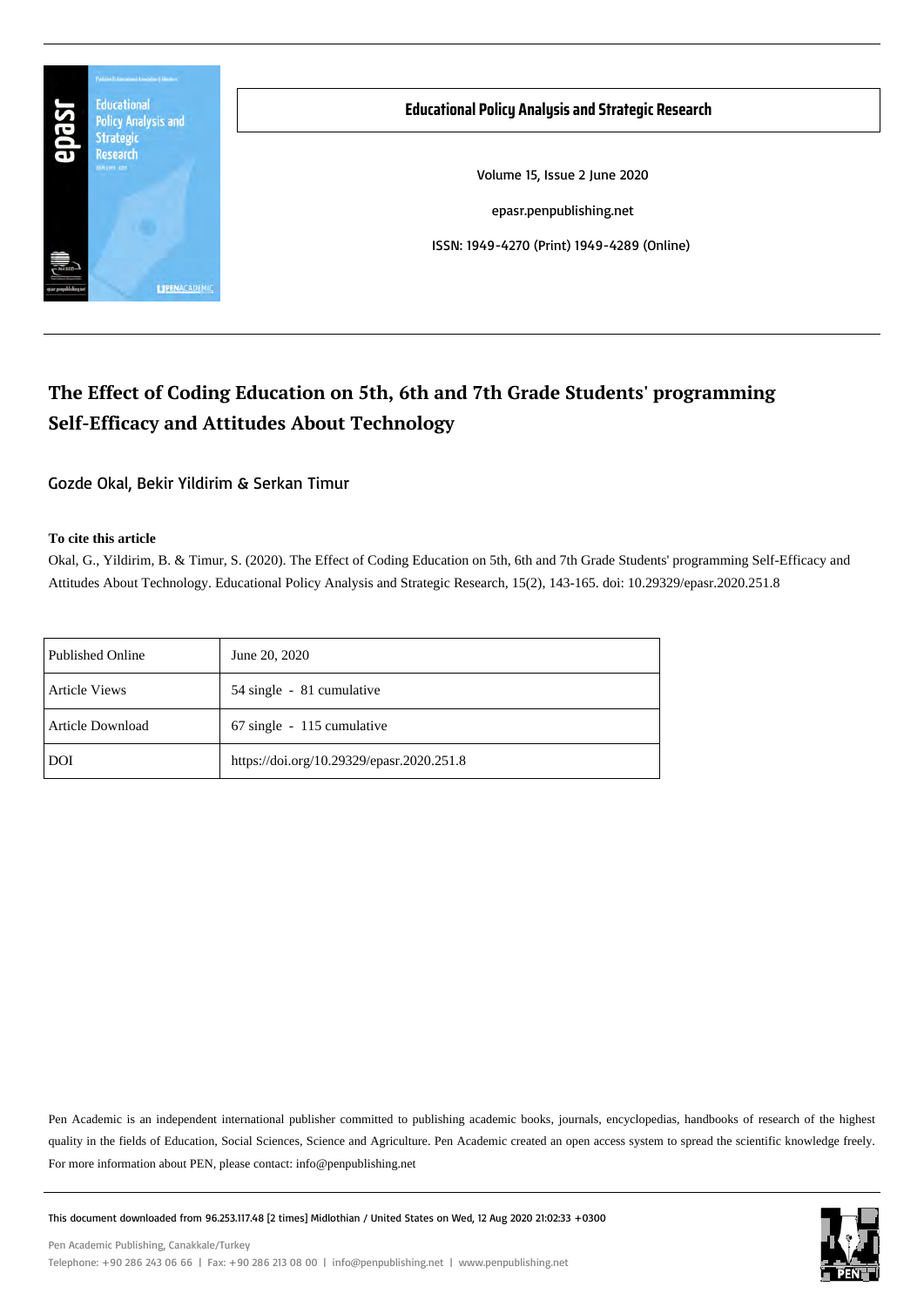# **The Effect of Coding Education on 5th, 6th and 7th Grade Students' programming Self-Efficacy and Attitudes About Technology**

# **Gözde OKAL<sup>1</sup>**

University Name **Bekir YILDIRIM<sup>2</sup>** Muş Alparslan University **Serkan TİMUR<sup>3</sup>** Çanakkale Onsekiz Mart University

#### **Abstract**

This study aimed to determine the effect of teaching model developed on coding education on students' self-efficacy and attitude towards technology. The research was conducted on 64 students who were the  $5<sup>th</sup>$ ,  $6<sup>th</sup>$  and  $7<sup>th</sup>$  grades of a secondary school during the fall semester of 2018-2019 academic years. The research was designed in accordance with the exploratory sequential design from mixed research designs. The data were collected through the programming self-efficacy scale, the technology attitude scale and semi-structured interview form. The results of the analysis of quantitative data indicated that the model developed for coding education had a positive effect on students' programming self-efficacy and attitudes towards technology. It was found that the students expressed positive opinions about coding education. The students think that coding education facilitates the teaching of many different subjects such as mathematics and science. The students also think that they can do many activities such as code/program writing, designing games and robots, and solving problems with their coding education.

**Keywords:** Coding, Self-Efficacy, Technology, Attitude, Secondary School

**DOI:** 10.29329/epasr.2020.251.8

-

**Correspondence**: serkantimur42@gmail.com

<sup>1</sup> Computer Engineer msc, MEF International School, Izmir, Turkey, ORCID: 0000-0002-7899-0070 Email: okalgozde@hotmail.com

<sup>&</sup>lt;sup>2</sup> Assoc. Prof. Dr., Muş Alparslan University, Faculty of Education, Muş, Turkey, ORCID: 0000-0002-5374-4025 Email: bekir58bekir@gmail.com

<sup>3</sup> Assoc. Prof. Dr., Çanakkale Onsekiz Mart University, Çanakkale, Turkey, ORCID iD: 0000-0002-4949-2275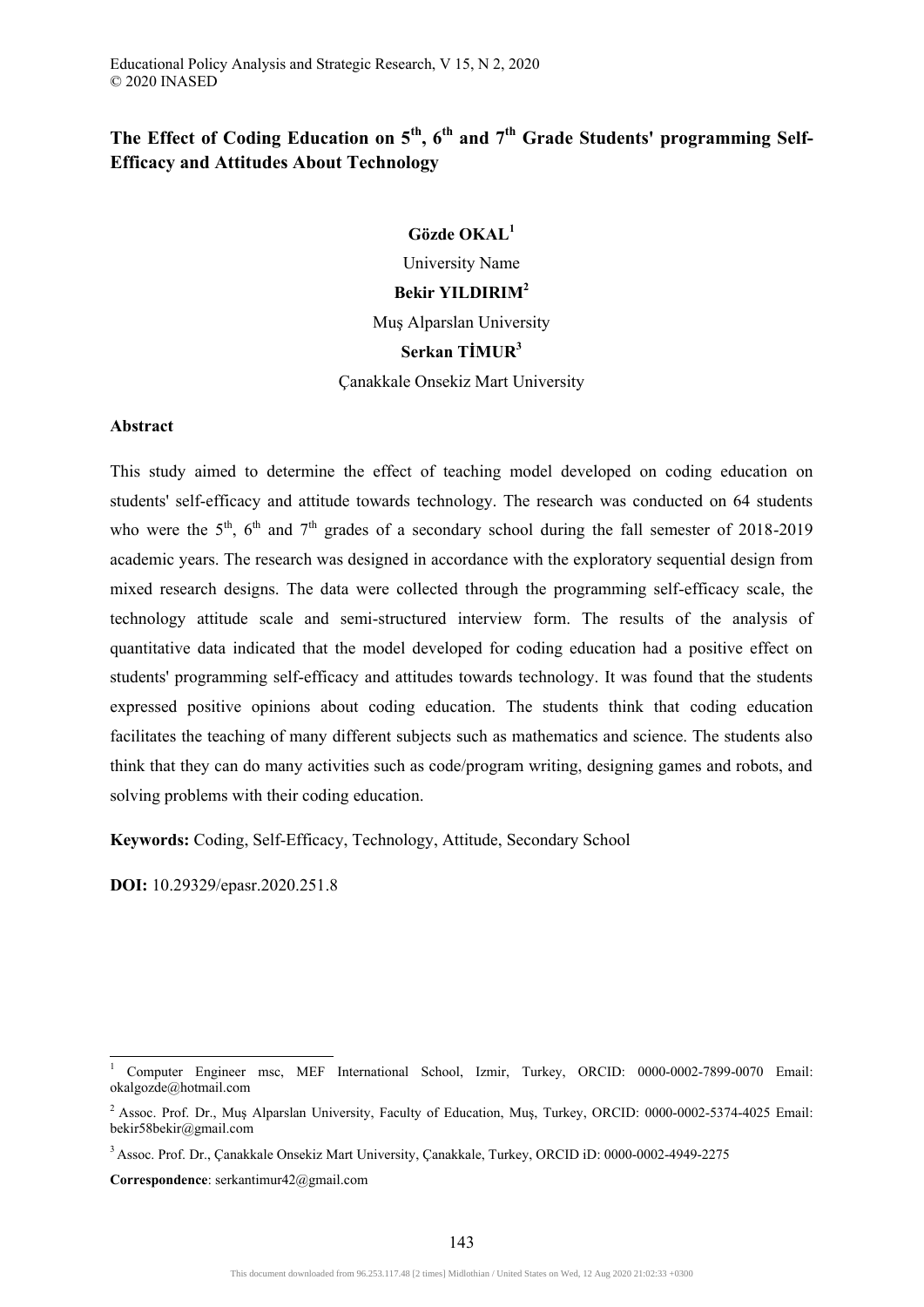# **Introduction**

The introduction of the concepts of Industry 4.0 and Society 5.0, which emerged with the rapid change in technology, has changed the skills and equipment that countries expect from individuals. Countries need individuals who have critical thinking and problem-solving skills, technology literacy, leadership skills, flexibility and adaptability. In addition to these skills, countries expect individuals to have computational thinking skills, including algorithms, necessary for solving encountered problems (Wing, 2006). Computational thinking involves the use of algorithms in the solution of an existing problem (Choi, Lee & Lee, 2016). In addition, algorithmic thinking has an effect on individuals' ability to design and use the algorithm related to the problem. Ziatdinov and Musa (2012) stated that algorithmic thinking skill is to write necessary algorithm for the solution of the problem through logical reasoning about a problem. Therefore, coding skills, which are considered to be one of the main components of logical reasoning and regarded among 21st century skills, are also important for countries (European Commission, 2014).

Coding education is defined as a process that includes algorithm, connection between software and hardware, basic structures such as expressions and loops of programming languages (Yükseltürk & Altıok, 2016). In another definition, coding education involves writing codes via using program languages to solve a given problem (Arabacıoğlu, Bülbül & Filiz, 2007). However, the difficulty in understanding programming tools and programming languages, inadequate student self-efficacy and inadequate infrastructure make code writing process difficult (Byrne & Lyons, 2001; Futschek, 2006). In particular, writing text-based codes is one of the issues that students experience problems and have difficulty (Özmen & Altun, 2014). Difficulty in the code writing process makes it difficult to teach the logic of algorithm. In coding education, the important thing is to teach students the logic of algorithm (Ala-Mutka, 2004). Therefore, planning the process well, making programming languages more visual and interesting, facilitating, and eliminating infrastructure deficiencies will facilitate the provision of coding education.

Countries are carrying out studies in order to provide coding education to students in an easy way. As a result of these studies, countries have facilitated to created different programming languages such as "code.org, Scracth, MBlock" and integrated them into the curriculum. For example, in the studies conducted on code.org, tens of hours of coding curriculum was created in order to enable students to learn programming comfortably and the developed coding education were translated into 34 different languages to reach everyone (Code.org, 2015). The aim of programming languages such as Scracth, MBlock, code.org is to enable students to teach programming languages easily and enable students to practice with the learned information (Resnick et al., 2009). In this way, students can create their own games, animations and stories by using programming languages and logical reasoning (Taylor, Harlow & Forret, 2010).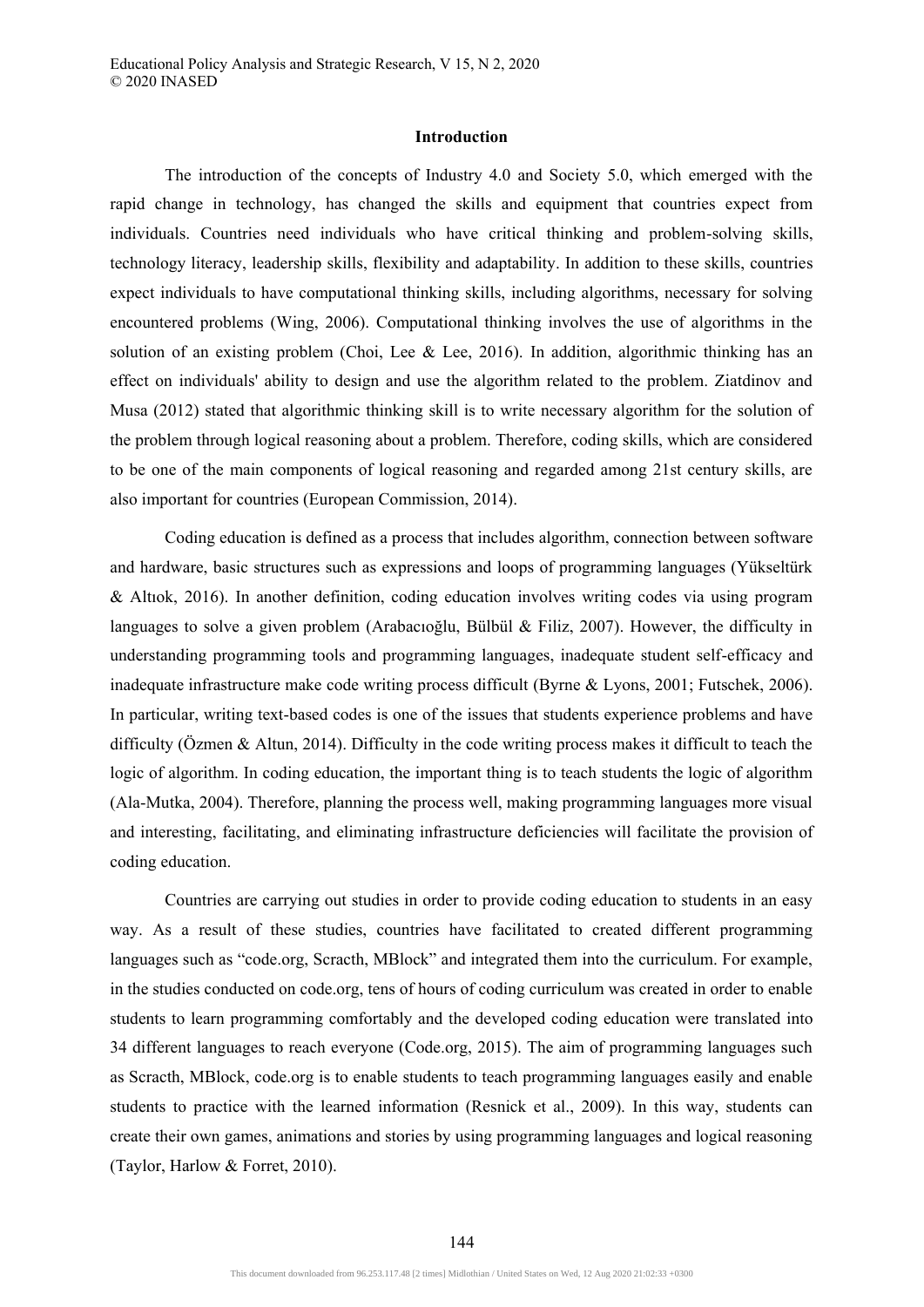With coding education, students create their own games, write codes related to a problem and contribute to the development of students' many different skills enabled researchers to conduct studies in this field. When the literature is examined, it is understood that many studies have been conducted for students. In these studies, it has been concluded that coding education enable students to be taught concepts related in mathematics and informatics, and students develop skills such as critical thinking, problem solving, creative and algorithmic thinking (Grover & Pea, 2013; Monroy-Hern'andez & Resnick, 2008; Oluk & Korkmaz, 2016; Penmetcha, 2012; Shin, Park & Bae, 2013).

In this context, in today's world where Community 5.0 is experienced, coding education has an important role in having necessary skills and equipment for the survival of individuals. Coding education is important to adapt to the community 5.0 process. Therefore, many countries such as USA, UK, Belgium, Spain have coding education in their curriculum. Countries have integrated coding education into teaching programs to develop problem solving, logical reasoning, computational and algorithmic thinking skills (Balanskat & Engelhardt, 2014). When the literature is examined, many studies on coding education have been made at national and international level. It is observed that the studies on coding education have increased especially in the last two decades. In these studies, the possible effects of coding education were examined on various dependent variables (e.g. academic achievement, problem solving skills, programming self-efficacy and opinions about coding) (Calder, 2010; Çetin, 2012; Shin & Park, 2014). However, there are no studies in which the effect of coding education on programming self-efficacy and technology attitudes are considered together and different class levels are examined comparatively. Moreover, when the studies on coding education are analyzed methodically, it is understood that they are done with qualitative or quantitative research methods. However, mixed method studies were not very common which use both quantitative and qualitative data. In this study, exploratory sequential design method was used among mixed method researches in order to reveal whether coding education is effective or not. The aim of this study is to determine the effect of teaching model developed for coding education on students' programming selfefficacy and attitudes towards technology. To this end, the following research questions were sought for the answer:

1. Is there a significant difference between the programming self-efficacy scores of  $5<sup>th</sup>$ , 6th and 7th grade students in which the model developed for coding education is applied?

2. Is there a meaningful difference between the attitudes towards technology of  $5<sup>th</sup>$ ,  $6<sup>th</sup>$ and 7th grade students in which the model developed for coding education is applied?

3. What are the opinions of  $5<sup>th</sup>$ ,  $6<sup>th</sup>$  and  $7<sup>th</sup>$  grade students regarding the coding education in which the model developed for coding education is applied?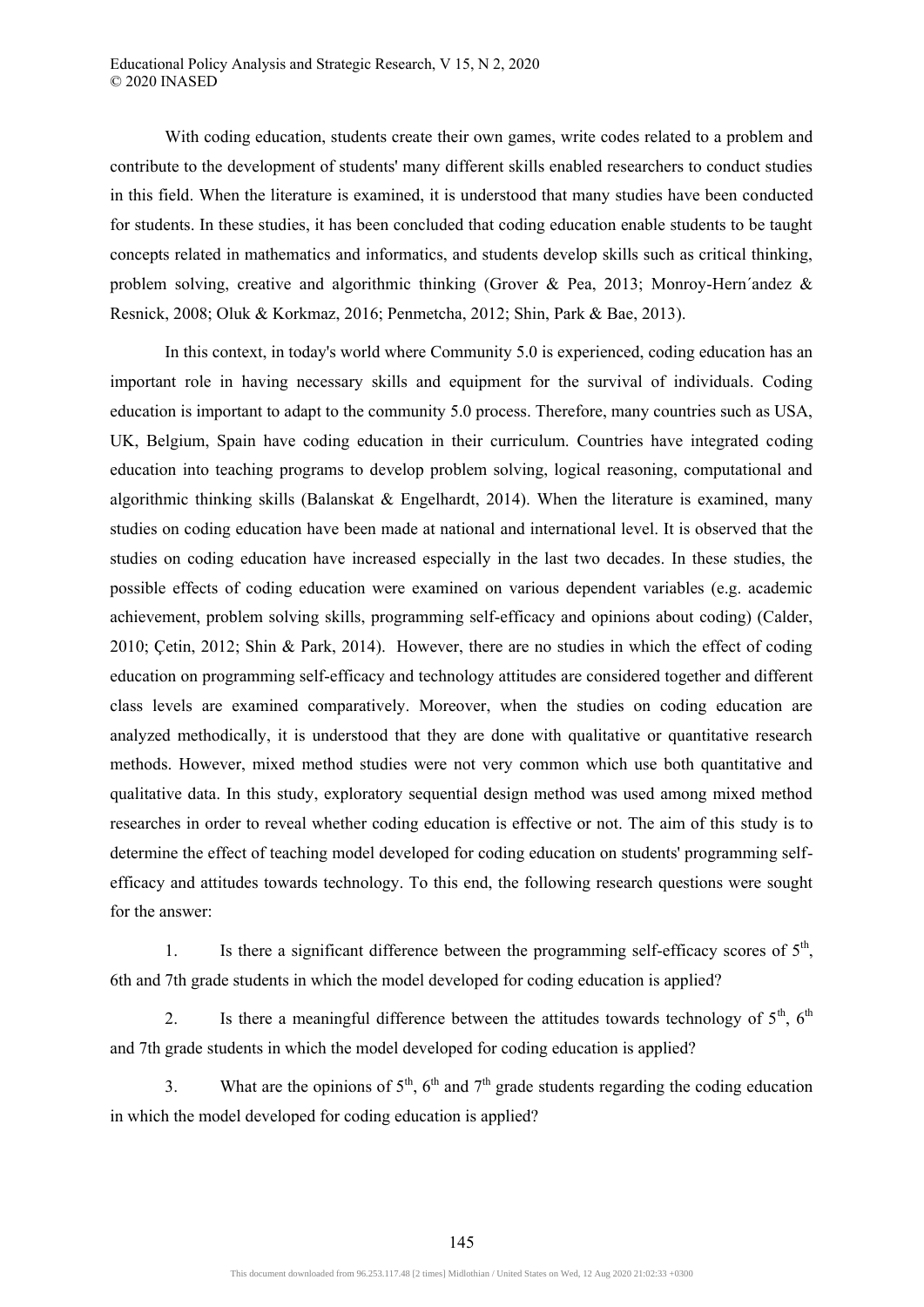#### **Method**

#### **Research Design**

Mixed method was used in the study. Mixed method research is a type of research in which qualitative and quantitative research approaches are combined together (Johnson et. Al., 2007). In this study, exploratory sequential design is used among the mixed research methods. In this pattern, quantitative data is primarily collected and analyzed. Then, qualitative data is collected and analyzed to support quantitative data. The results obtained from the quantitative and qualitative data are interpreted together. Within the scope of this study, primarily data were collected and analyzed through the quantitative data collection tools. Afterwards, next stage was processed in which qualitative data were collected and analyzed. Quantitative and qualitative data were interpreted together and the research results were presented. The quantitative dimension of the study was designed in accordance with the single-group pre-test and post-test quasi-experimental design. In this design, the independent variable is applied. In this design, measurements are made before and after the application (Cohen & Manion, 1997). This design is one of the weakest designs among the quasiexperimental designs (Yamak, Bulut & Dündar, 2014). However, the use of this design is appropriate to the nature of the research in studies where a new training module is developed and applied (Creswell, 2012). Within the scope of this study, an instructional model for coding education was developed and applied to the 5th, 6th and 7th grades. Therefore, due to the nature of this study, single group pre-test-post-test quasi-experimental design was used. The qualitative part of the study was designed in accordance with the phenomenology design. Phenomenology is preferred to obtain detailed information from the people who have past experience about the phenomenon or event being focused (Yıldırım & Şimşek, 2011). Within the scope of this study, it was aimed to reveal the opinions of secondary school students about coding education.

# **Research Group**

The research group of the study consisted of 64 people attending 5th, 6th and 7th grades of a secondary school in Malatya during the fall semester of 2018-2019 academic year. The purposeful sampling method among the non-probable sampling methods and easily accessible case sampling among these sampling was selected to set the research group. In this sampling, the researchers decide who will be selected and choose the most appropriate sample for the purpose of the research (Balcı, 2016). In this sampling, it provides the researchers time and effort in order to select the most suitable group for which the study will be performed (Platton, 2002). Within the scope of this study, there are certain reasons for choosing an easily accessible sampling method. These are: (1) the implementation will take place during a semester, (2) providing the necessary infrastructure for coding education, and (3) meetings were hold with the school administration and parents, information was provided about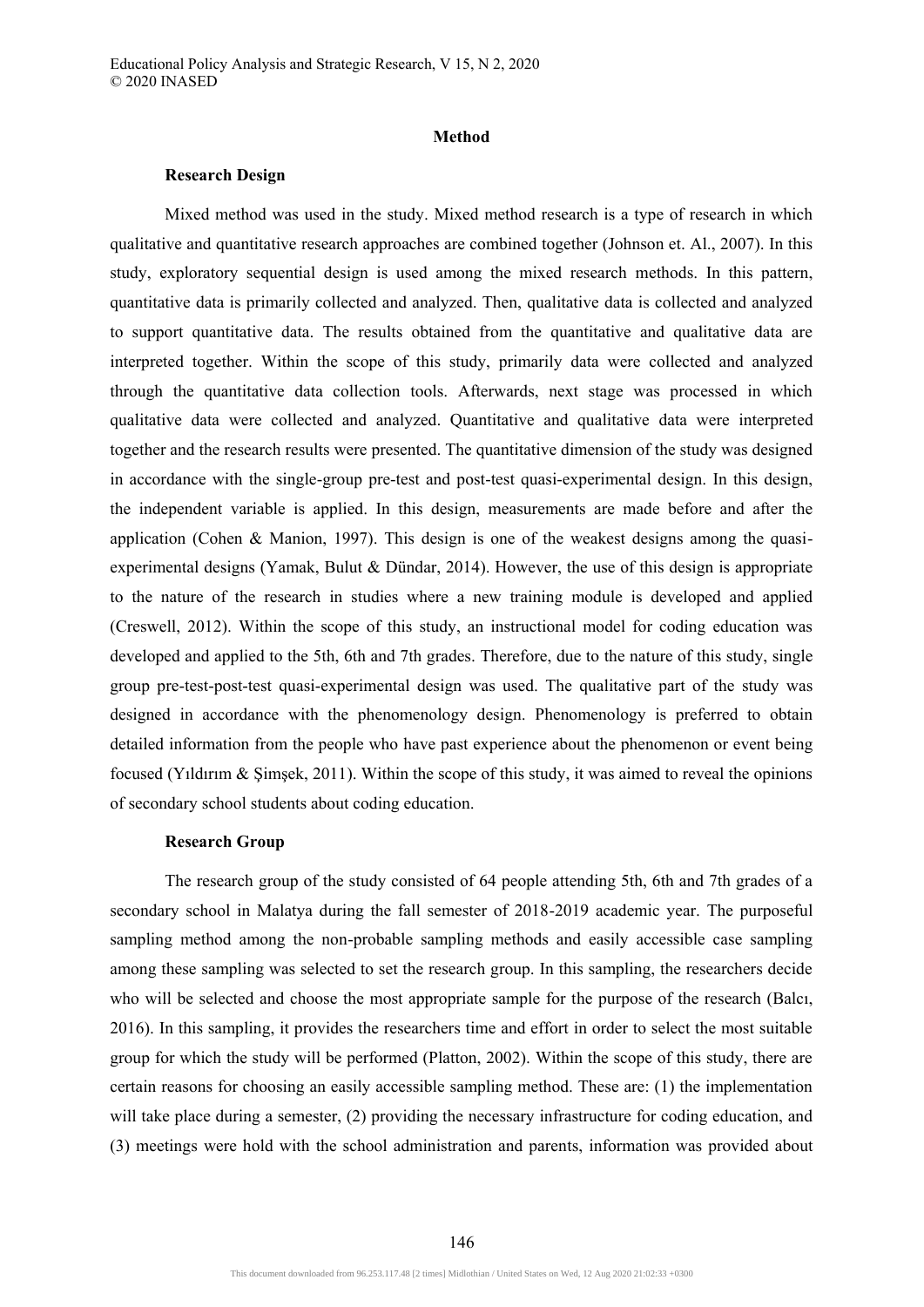the coding education and the agreement of school administration and parents to conduct this research are among the reasons.

# **Data Collection Tools**

"Programming Self-Efficacy Scale", "Attitude Scale towards Technology" and "Semi-Structured Interview Form" were used within the scope of the study. In this study, quantitative data collection tools are supported by qualitative data collection tools.

# *Programming Self-efficacy Scale (PSS)*

"The Programming Self-Efficacy Scale" with 5-point Likert type items by Kukul, Gökçearslan and Günbatar (2017) was used within scope of the research. The scale was developed to measure the programming self-efficacy levels of secondary school students. The final version of the programming self-efficacy scale was 31-items one-factor model. For the validity and reliability of the scale, exploratory and confirmatory factor analyzes were performed. As a result of the analysis, the researchers found that the scale was a valid and reliable one to measure the programming self-efficacy levels of secondary school students. In the scope of this study, the reliability of the PSS scale was also examined. The Cronbach's alpha value of the scale was found to be "0.70" suffesting that that it can be used as a reliable instrument in this study. Sample items from the Programming Self-efficacy Scale are presented in Table 1.

|    | Items                                               | Strongly<br>gю | gree | $S$ ਘਾ<br>ಕ | isagr | Strongly<br>Disagree |
|----|-----------------------------------------------------|----------------|------|-------------|-------|----------------------|
|    | I can understand that a confusing problem whether a |                |      |             |       |                      |
|    | programming problem or not.                         |                |      |             |       |                      |
| 18 | I can use a loop instead of repetitive commands.    |                |      |             |       |                      |
|    | I can explain my software project step by step.     |                |      |             |       |                      |

#### **Table 1.** Programming Self-efficacy Scale sample items

# *Students' Attitude Scale towards Technology (SAST)*

The SAST with 5-point Likert type items developed by Yurdugül and Aşkar (2008) was was developed to measure students' general attitudes towards technology. In order to raise the validity of SAST, exploratory and confirmatory factor analyzes were performed. As a result, 24-items four-factor model was obtained from exploratory and confirmatory factor analyzes. The Cronbach's alpha value of the scale was found to be "0.82". these results indicated that the SAST can be used as a valid and reliable instrument to measure secondary school students' attitudes towards technology. Sample items related to the SAST scale are given in Table 2.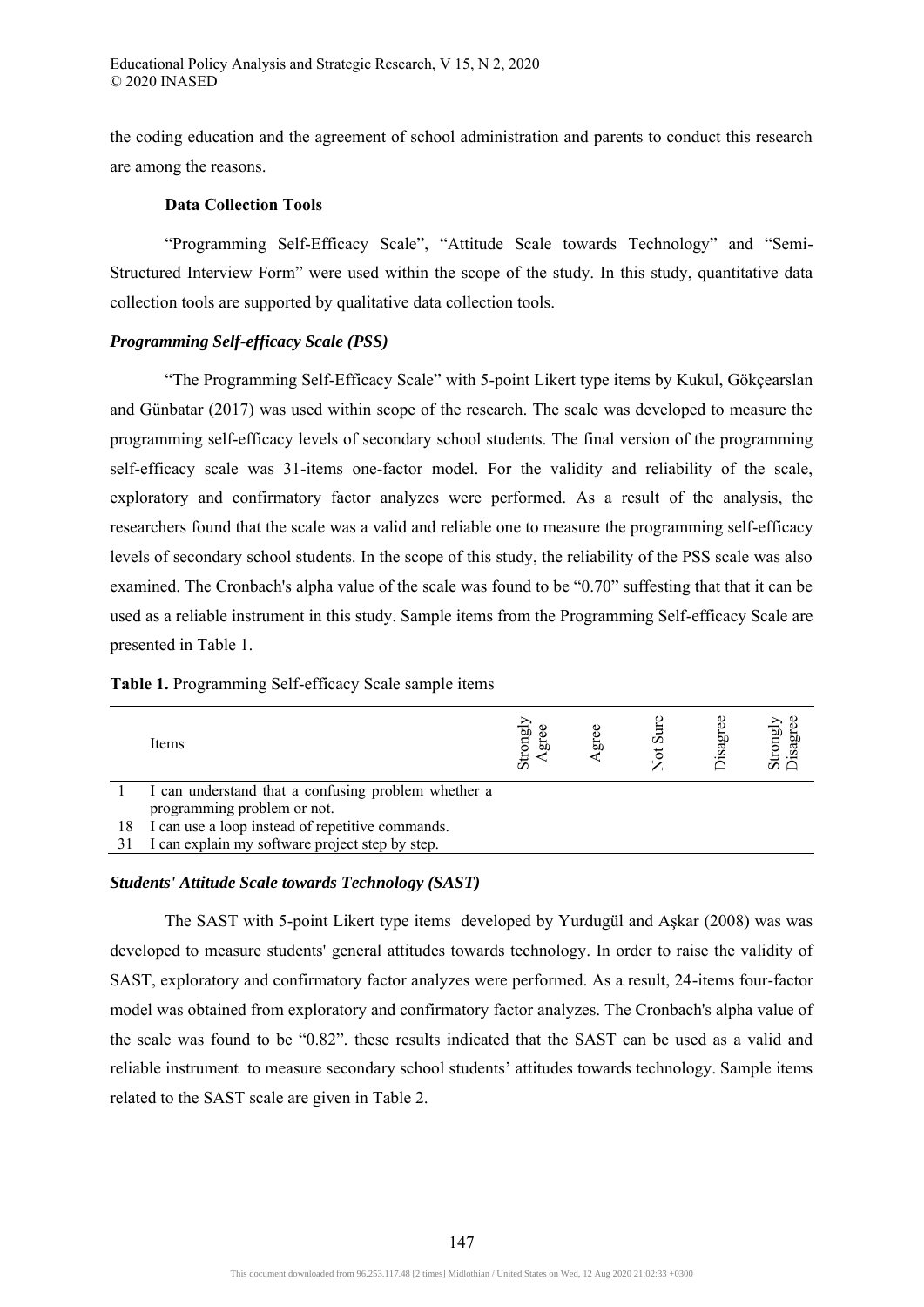| Table 2. Sample items from the SAST |  |  |  |  |
|-------------------------------------|--|--|--|--|
|-------------------------------------|--|--|--|--|

|    | Items                                                  | Strongly<br>E0 | ದ | ÚΩ<br>ಕ | ă<br>.sa | Strongly<br>Disagree<br>igi |
|----|--------------------------------------------------------|----------------|---|---------|----------|-----------------------------|
|    | I will probably choose a technology-related            |                |   |         |          |                             |
|    | profession.                                            |                |   |         |          |                             |
| 14 | We must use less technology since it causes pollution. |                |   |         |          |                             |

24 Everyone can be good in the field of technology.

# *Semi-Structured Interview Form*

In the study, semi-structured interviews were conducted to reveal the views of secondary school students about coding education. In the research, the purpose of including the semi-structured interview form is to provide the opportunity to the researchers to hold the course of the interview in their own hands (Merriam, 2009). "The Interview Form towards Coding Education (IFCE)" which was used in the interview of secondary school students consists of 5 questions and was formed by the researchers. After the first form of the 5-question included form, the researchers took the opinion of two experts in coding education. As a result of the interviews, the interview form was finalized. After the interview form was developed, the pilot implementation was first administered to 5 students. During the implementations, the students were asked whether there were unclear places in the form. After the pilot application, the interview form was finalized. Semi-structured interviews were conducted for two weeks after coding education. The interviews lasted approximately in 7 minutes for each student. Sample questions regarding the semi-structured interview form are given in Figure 1.

- 1. What do you think about coding education?
- 2. Which of the courses do you think that the coding education contribute?
- 3. What are the contributions of coding education to your courses?

**Figure 1.** Sample Questions from Semi-Structured Interview Form

#### **Teaching Model Application Process for Coding Education**

The instructional model for coding education, which was established within the scope of the study, was designed and implemented based on the information technologies gains of Information Technology and Software course and the idea of Informatics Workshops mentioned in the 2023 Education vision report. The application process is detailed in below.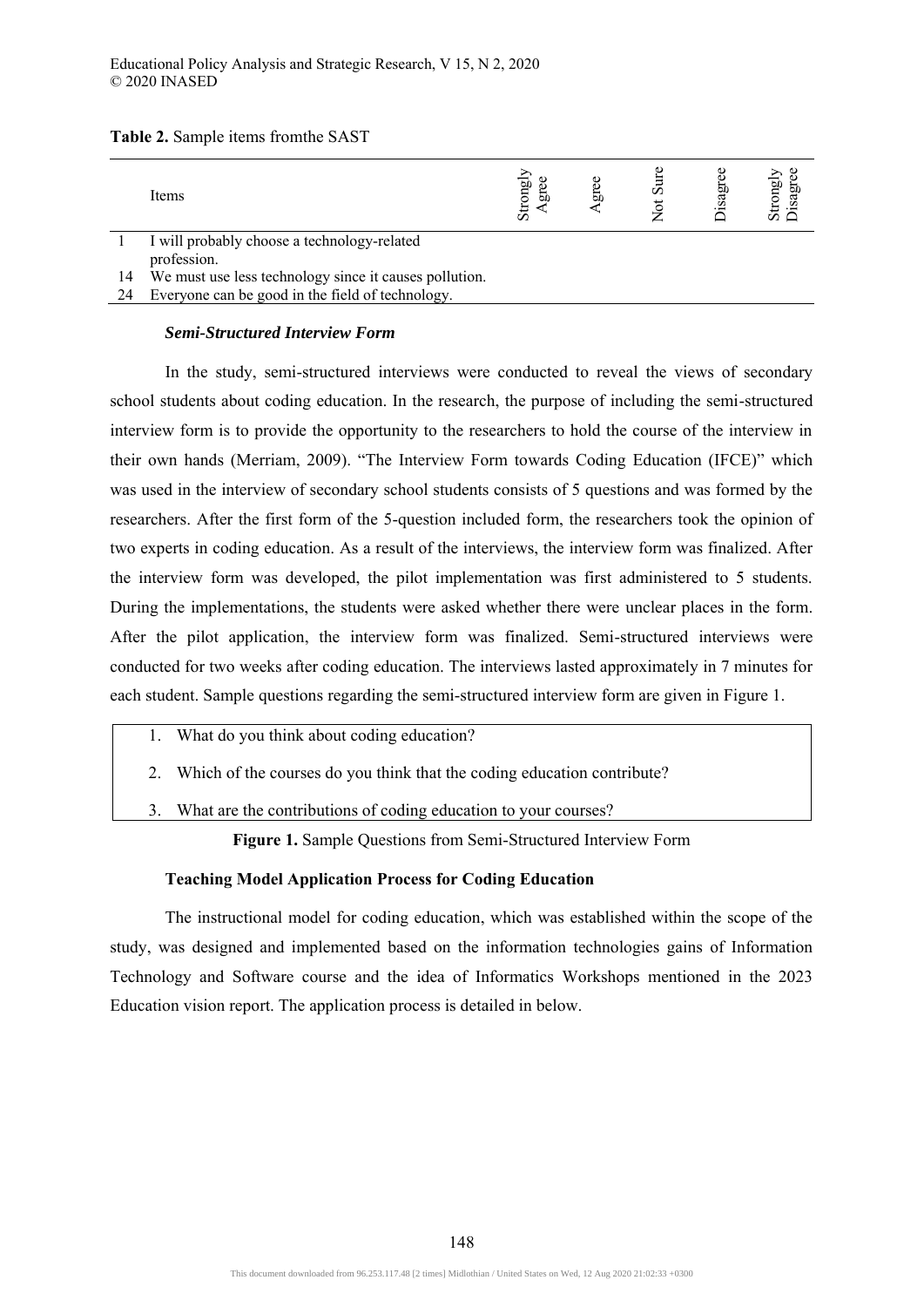| <b>Practical Procedures</b> |                                                              |                                                                                                     |
|-----------------------------|--------------------------------------------------------------|-----------------------------------------------------------------------------------------------------|
| Duration                    | Implementation of Developed                                  | Pictures Related to Applications/Descriptions                                                       |
|                             | Teaching Model for Coding                                    |                                                                                                     |
|                             | Education                                                    |                                                                                                     |
| Week 1<br>Week 2            | Implementation of pre-test<br>Explanation of problem concept | In order to improve our problem-solving ability, first of                                           |
|                             |                                                              | all, the definition of the problem concept has been made.                                           |
|                             |                                                              | A good understanding of the problem is very important                                               |
|                             |                                                              | as it will determine the steps of the created algorithm to                                          |
|                             |                                                              | solve the problem. While solving the problem; problem                                               |
|                             |                                                              | solving strategies are taught such as making inferences,                                            |
|                             |                                                              | tool-purpose analysis, disassembling, moving from part                                              |
| Week 3                      | Explanation of Algorithms and                                | to whole and bringing solutions together.<br>The benefits of algorithmic thinking are underlined by |
|                             | Flowcharts                                                   | mentioning that we use algorithmic processes in many                                                |
|                             |                                                              | activities in our daily lives. In order to express the                                              |
|                             |                                                              | algorithms visually, flowcharts and their representations                                           |
|                             |                                                              | are taught.                                                                                         |
| Week 4                      | Algorithm and Flow Chart sample                              | Algorithm and flow chart drawing for the sum of the                                                 |
|                             | application                                                  | given numbers. For example, sum of numbers up to 10.                                                |
|                             |                                                              |                                                                                                     |
|                             |                                                              | œ.                                                                                                  |
|                             |                                                              |                                                                                                     |
|                             |                                                              |                                                                                                     |
|                             |                                                              |                                                                                                     |
|                             |                                                              |                                                                                                     |
| Week 5                      | Algorithm and Flow Chart sample                              | Algorithm and flow chart drawing to calculate the                                                   |
|                             | application                                                  | average of the three given numbers                                                                  |
|                             |                                                              |                                                                                                     |
|                             |                                                              |                                                                                                     |
|                             |                                                              |                                                                                                     |
|                             |                                                              |                                                                                                     |
|                             |                                                              | $\overline{\phantom{a}}$<br>teachailtean<br>Iodán Aif Tua<br>Anns                                   |
|                             |                                                              |                                                                                                     |
| Week 6                      | Sample application                                           | Traffic crossing algorithm and flow chart drawing                                                   |
| Week $7 \times 8$           | 1. Programming languages,                                    | code.org                                                                                            |
|                             | Block-based information is given,                            |                                                                                                     |
|                             | Code.org structure is mentioned.                             |                                                                                                     |
|                             |                                                              |                                                                                                     |
|                             |                                                              |                                                                                                     |
|                             |                                                              |                                                                                                     |
|                             |                                                              |                                                                                                     |
| Week $9 &$                  | Arduino trainings are provided to learn                      | In the content of Arduino training, the operating                                                   |
| 10                          | basic electronic knowledge.                                  | mechanisms of the sensors and their intended use                                                    |
|                             |                                                              | are shown.                                                                                          |
|                             |                                                              |                                                                                                     |
|                             |                                                              |                                                                                                     |
|                             |                                                              |                                                                                                     |
|                             |                                                              |                                                                                                     |
|                             |                                                              |                                                                                                     |

# **Table 3.** Practical Procedures about Implementation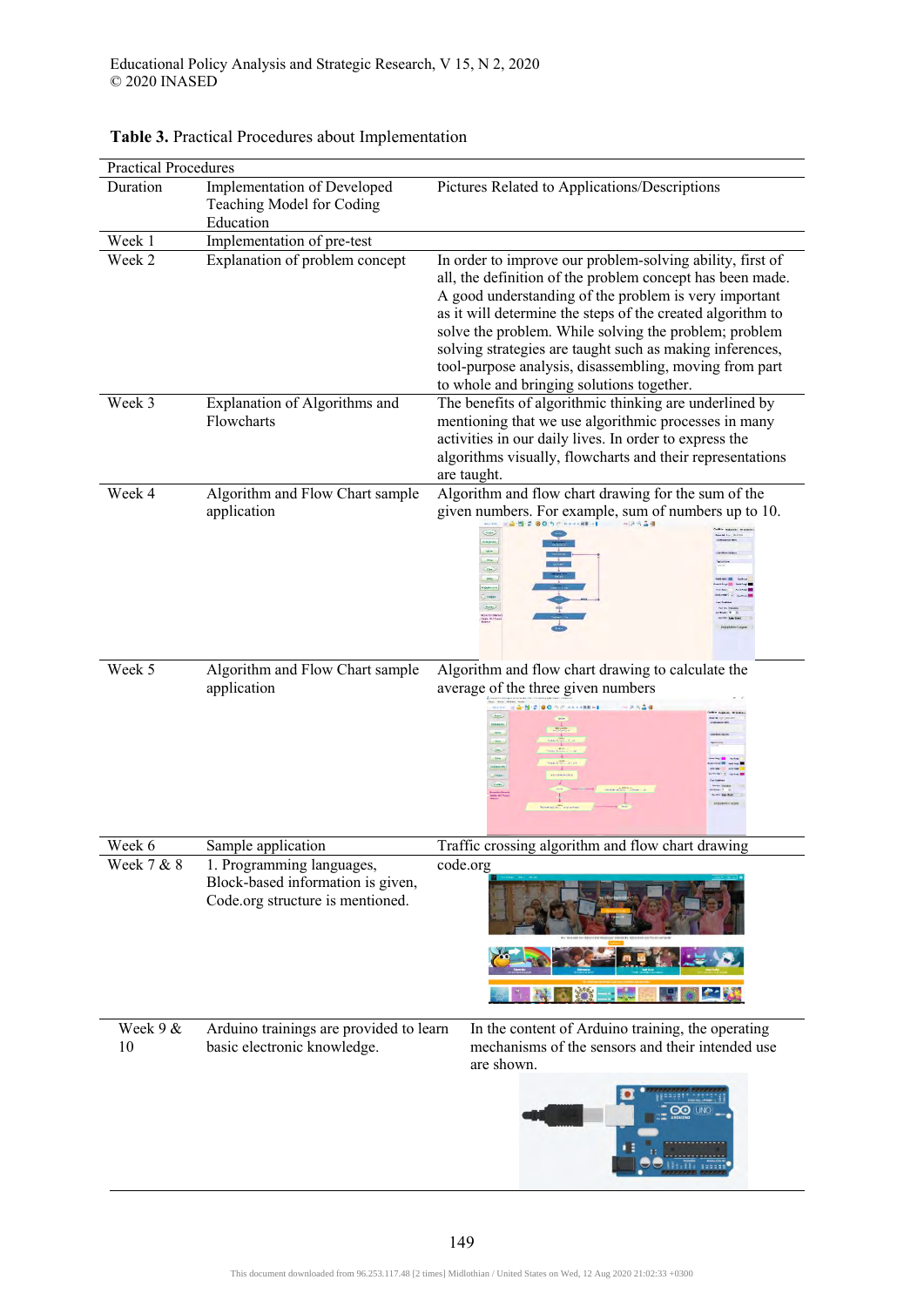









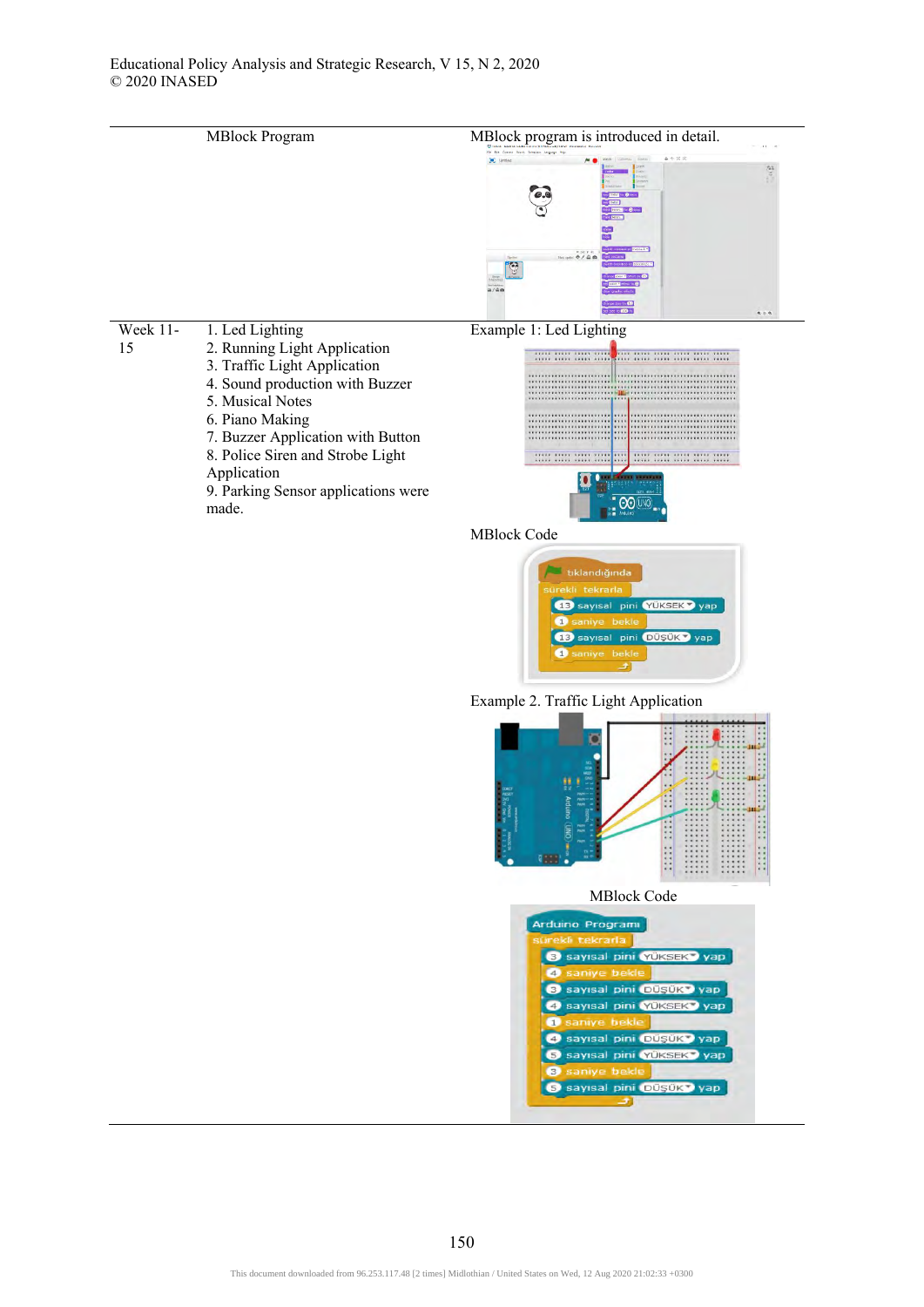| Week 16 | 4. In our Robotics and Coding course<br>to commemorate of acceptance of<br>National Anthem at March 12, the<br>National Anthem playing application<br>was developed of waving flag with the<br>servo motor that we can move at the<br>desired angle with the help of the<br>buzzer and the potentiometer. |                                          |
|---------|-----------------------------------------------------------------------------------------------------------------------------------------------------------------------------------------------------------------------------------------------------------------------------------------------------------|------------------------------------------|
| Week 17 | Implementation of post-tests                                                                                                                                                                                                                                                                              | 1. Application of post-tests             |
| & 18    |                                                                                                                                                                                                                                                                                                           | 2. Conducting semi-structured interviews |

The implementation of the model developed for coding education has progressed as (1) preparation stage, (2) pre-tests implementation, (3) realization of the implementation process and (4) post-tests implementation. Before the codification education, the informatics classroom of the school was arranged, the tools and equipment required for the applications were provided and made ready for use. After the preparations were completed, pre-test applications were carried out in the first week, applications were carried out for the next 15 weeks and the last two weeks were finalized through making post-test implementations. The application photos are given in Figure 2.





Intelligence class Running light application National Anthem



application



Waving flag application with servo motor

**Figure 2.** The application photos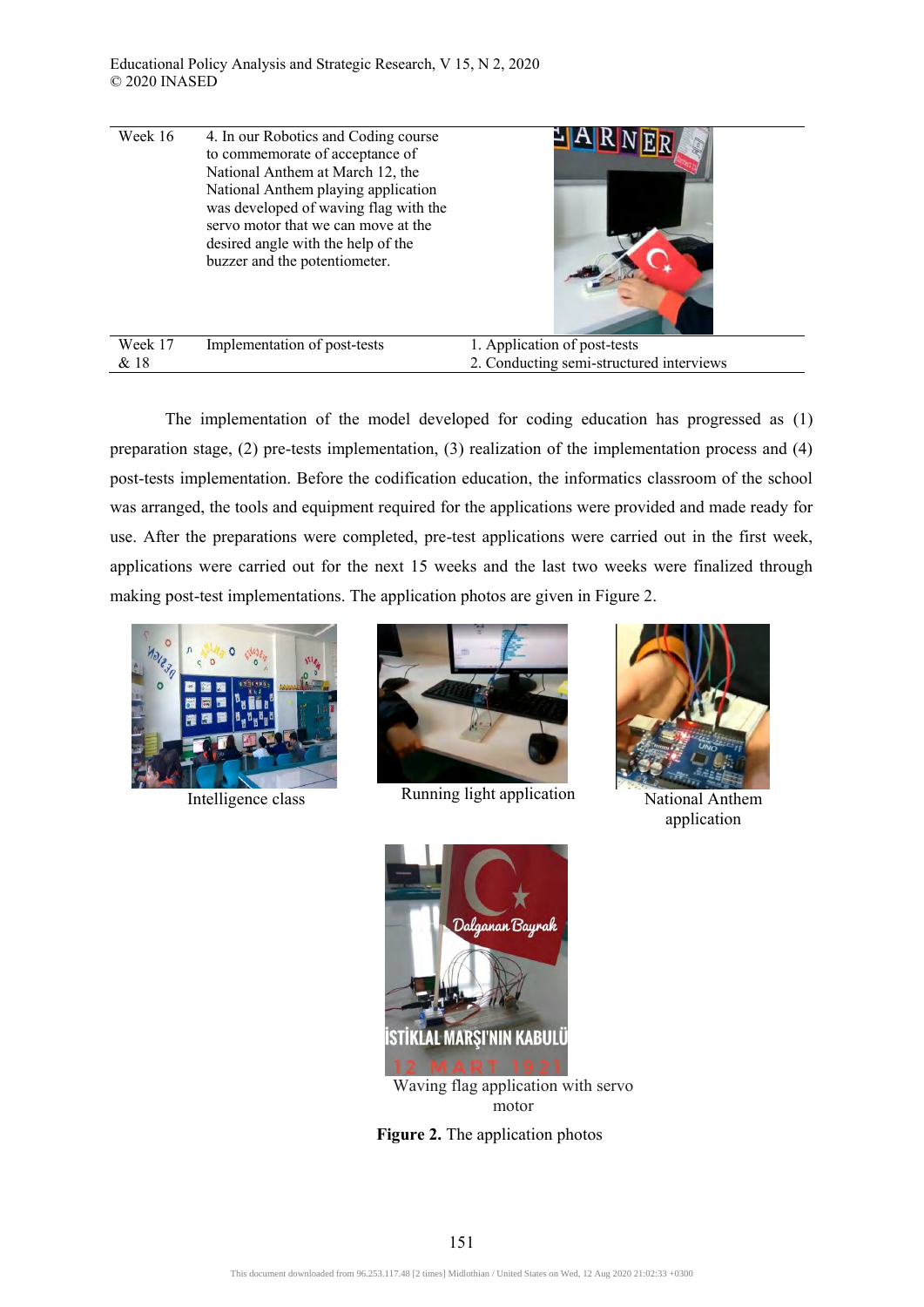## **Data Analysis**

In the analysis of the quantitative data obtained within the scope of the research, SPSS was used (Version 22.0). Two steps were followed for analysis. Firstly, Kolmogorov-Smirnov test was used to determine whether the data sets showed homogeneous distribution. According to the results of Kolmogorov-Smirnov test, it was found that the difference scores obtained by subtracting the pre-test from the PSS and SAST post-test showed normal distribution. Moreover, the kurtosis and skewness coefficients of the difference scores are at the normal distribution level. Because of the homogeneous distribution of the obtained data, dependent groups t-test was used for dependent groups and One-Way ANOVA test was used to analyze whether the mean differences between the groups were statistically significant or not.

The data collected through the "Interview Form for Coding Education (IFCE)" developed by the researchers in the research was subjected to content analysis. As a result of the interviews, 448 minutes of audio recording was created. After the researchers transcribed the entire audio recordings, the data were coded separately by the researchers. In this coding process, parts of consensus and disagreement were determined. The coders were met again on the codes with disagreement and, the consensus was reached on the codes as a result of these meetings. In this study, coder reliability was calculated with the formula  $\lceil$  (Consensus / "Consensus + Disagreement") \* 100 (Miles & Huberman, 1994). The encoder reliability for this research was calculated as  $((64/64 + 16) * 100) = 80\%$ . As a result of the calculation, it can be stated that coding is reliable since it is over 80% compliance level stated by Miles and Huberma (1994).

#### **Findings**

One-Way ANOVA test was used to determine any significant difference between the pre-test and post-test mean scores of the PSS and SAST scale between  $5<sup>th</sup>$ ,  $6<sup>th</sup>$  and  $7<sup>th</sup>$  grades in which the developed model was applied for coding education. Descriptive statistics regarding the mean pre-test and post-test scores of the  $5<sup>th</sup>$ ,  $6<sup>th</sup>$ , and  $7<sup>th</sup>$  grades were given in Table 4.

|               | <b>Grade Level</b> | N  | M      | <b>SD</b> |
|---------------|--------------------|----|--------|-----------|
|               |                    | 28 | 85.93  | 13.71     |
| PSS pre-test  | O                  | 20 | 92.75  | 23.33     |
|               |                    | 16 | 97.19  | 21.88     |
|               |                    | 28 | 132.46 | 14.02     |
| PSS post-test | O                  | 20 | 120.75 | 11.99     |
|               |                    | 16 | 108.31 | 20.51     |

**Table 1.** Descriptive Statistics of the  $5<sup>th</sup>$ ,  $6<sup>th</sup>$ , and  $7<sup>th</sup>$  Grade PSS Scale Pre-Test and Post-Test Scores

According to the table 4, PSS pre-test mean score was the highest in  $7<sup>th</sup>$  grade depending on grade level. On the other hand, the highest score was found to be in the  $5<sup>th</sup>$  grade according to the mean scores of PSS post-test. One-Way ANOVA test was used to determine whether there was a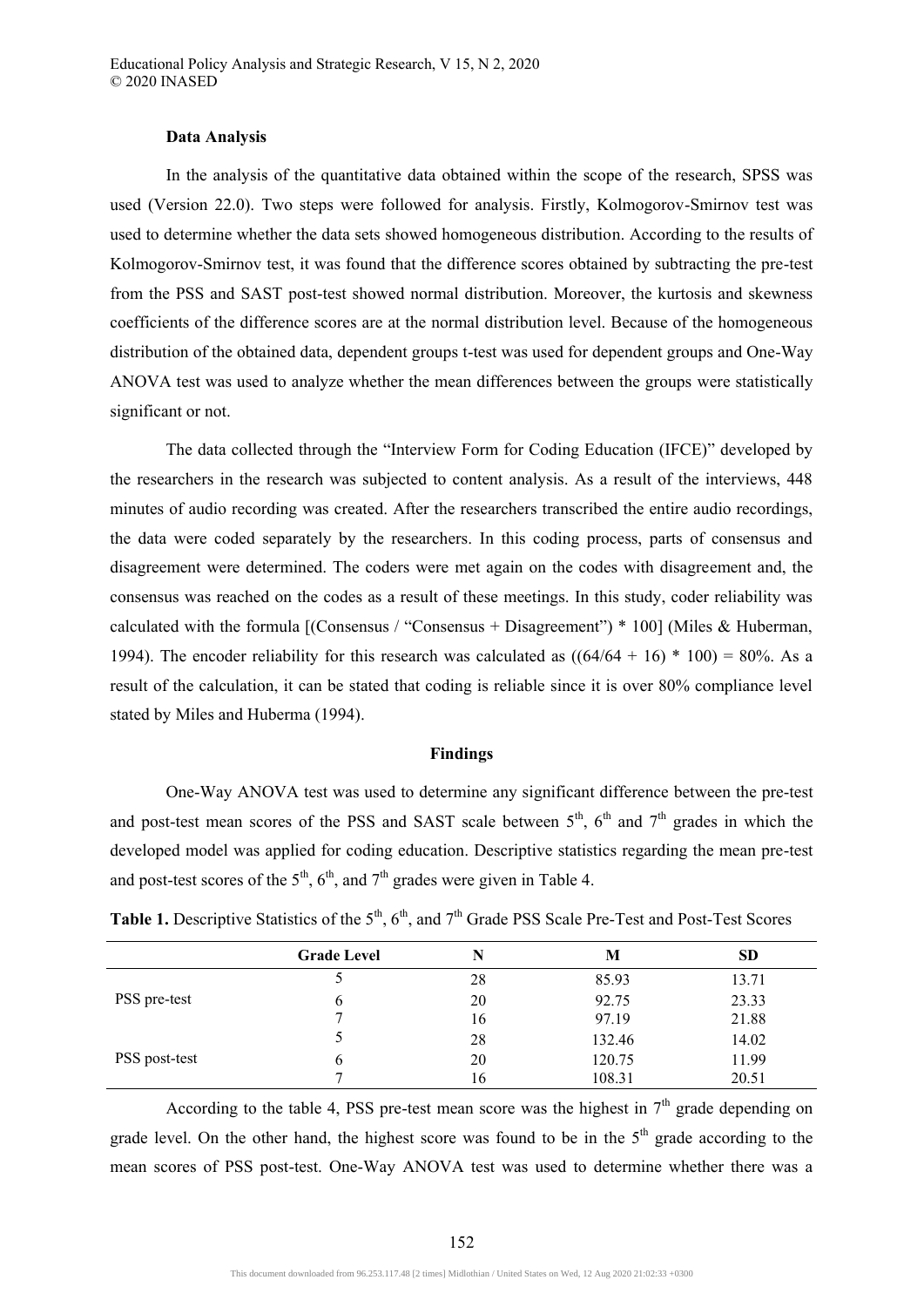statistically significant difference between grade levels. The results of one-Way ANOVA test for the PSS pre-test scores are presented in Table 5.

|              | Source of<br>Variance | Sum of<br>squares | df | Mean of<br>squares | F    |      | Significant<br>difference |
|--------------|-----------------------|-------------------|----|--------------------|------|------|---------------------------|
|              | Inter group           | 1392.955          |    | 696.478            |      |      |                           |
| PSS pre-test | Inner group           | 22606.045         | 61 | 370.591            | 1.88 | 0.16 |                           |
|              | Total                 | 23999.000         | 63 |                    |      |      |                           |

**Table 2.** One-way ANOVA test results related to the PSS Scale Pre-Test Scores of Grades

When Table 5 was examined, it was found that there was no significant difference between the mean pre-test scores of the PSS according to grade level (F  $(2,61) = 1.88$ , p> .05). In other words, the programming self-efficacy of the classes was similar prior to implementation.

One-way ANOVA test was used to assess the significance of the difference among the mean scores of PSS post-test scores among the three classes in which the developed model was applied for coding education. The results of one-Way ANOVA for the PSS post-test scores are given in Table 6.

**Table 3.** One-way ANOVA test results related to the PSS scale post-test scores of the classes

|               | Source of<br>Variance | Sum of<br>squares | df | Mean of<br>squares | E     |     | Significant<br>difference   |
|---------------|-----------------------|-------------------|----|--------------------|-------|-----|-----------------------------|
|               | Inter group           | 6057.33           | -  | 3028.66            |       |     | $5^{\rm h}$ -6 <sup>h</sup> |
| PSS post-test | Inner group           | 14352.15          | 61 | 235.28             | 12.87 | 000 | $5^{\rm h}$ -7 <sup>h</sup> |
|               | Total                 | 20409.48          | 63 |                    |       |     | $6^h - 7^h$                 |

When Table 6 is examined, the PSS posttest scores differ significantly depending on the grade level (F  $(2,61) = 12.873$ , p <.05). In other words, PSS scale scores vary depending on grade level. Tukey test was used to find out which classes differ among the classes. According to Tukey test results, it was seen that the difference among  $5<sup>th</sup>$  grade (M = 132.46, Sd = 14.02) and  $6<sup>th</sup>$  grade (M = 120.75, Sd = 11.99) and  $7<sup>th</sup>$  grade (M = 108.31, Sd = 20.51). In addition, there is a differentiation between 6<sup>th</sup> grade (M = 120.75, Sd = 11.99) and 7<sup>th</sup> grade (M = 108.31, Sd = 20.51).

One-Way ANOVA test was used to determine any difference between pre-test and post-test mean scores of SAST among the  $5<sup>th</sup>$ ,  $6<sup>th</sup>$  and  $7<sup>th</sup>$  grades in which the developed model was applied for coding education. Descriptive statistics regarding the pre-test and post-test mean scores of the  $5<sup>th</sup>$ ,  $6<sup>th</sup>$ , and  $7<sup>th</sup>$  grades of the SAST scale are given in Table 7.

**Table 4.** Descriptive Statistics Regarding the Pre-test and Post-Test Scores of 5<sup>th</sup>, 6<sup>th</sup>, and 7<sup>th</sup> SAST Scale

|                | <b>Grade Level</b> |    |        | SD    |
|----------------|--------------------|----|--------|-------|
|                |                    | 28 | 92.61  | 11.22 |
| SAST pre-test  |                    | 20 | 91.10  | 10.47 |
|                |                    | 16 | 85.06  | 9.73  |
|                |                    | 28 | 100.21 | 12.01 |
| SAST post-test |                    | 20 | 98.15  | 15.09 |
|                |                    | 16 | 85.13  | 14.61 |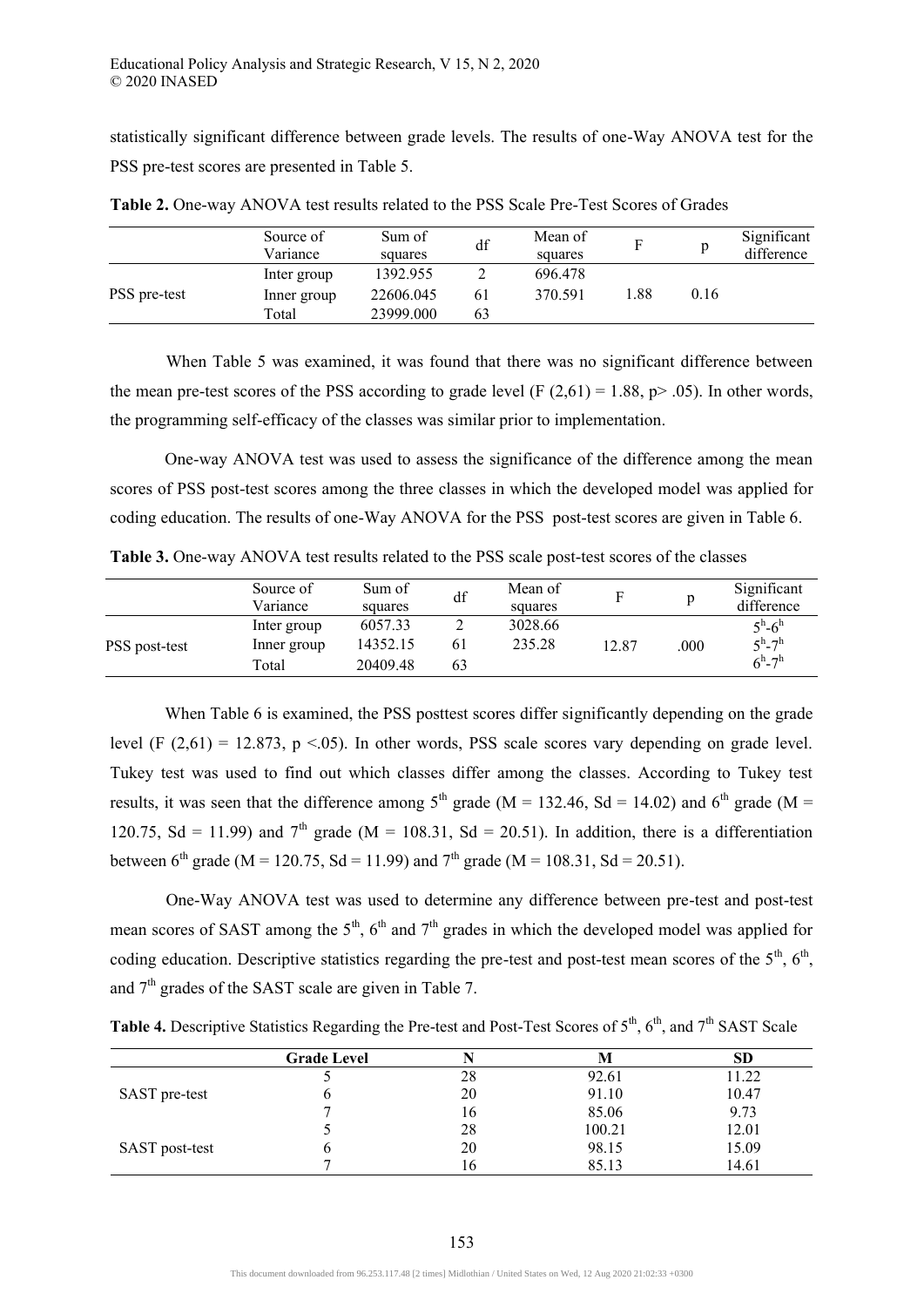When Table 7 is examined, it was seen that the pre-test and post-test mean scores of the SAST scale are highest in the  $5<sup>th</sup>$  grade depending on the grade level.

One-way ANOVA test was used to determine the significance of the difference among the mean scores of pre-test scores of the SAST among the three classes in which the developed model was applied for coding education. One-Way ANOVA test results regarding the difference among the mean scores of SAST pre-tests are given in Table 8.

|               | Source of<br>Variance | Sum of<br>squares | df | Mean of<br>squares |       |      | Significant<br>difference |
|---------------|-----------------------|-------------------|----|--------------------|-------|------|---------------------------|
|               | Inter group           | 600.584           |    | 300.292            |       |      |                           |
| SAST pre-test | Inner group           | 6907.416          | 61 | 113.236            | 2.652 | .079 |                           |
|               | Total                 | 7508.000          | 63 |                    |       |      |                           |

**Table 5.** One-way ANOVA test results related to SAST pre-test scores of the classes

Table 8 shows that there is no significant difference between the pre-test scores of the SAST scale depending on the grade levels (F  $(2-61) = 2,652$  p> .05). In other words, there was no significant difference between the attitudes of the classes towards technology prior to application.

One-way ANOVA test was used to determine the significance of the difference among the mean scores of post-test scores of the SAST scale among the three classes in which the developed model was applied for coding education. One-Way ANOVA test results related to the difference among the SAST post-test mean scores are given in Table 9.

**Table 6.** One-way ANOVA test results related to SAST post-test scores of the classes

|                | Source of<br>Variance | Sum of<br>squares | df | Mean of<br>squares |      |      | Significant<br>difference |
|----------------|-----------------------|-------------------|----|--------------------|------|------|---------------------------|
|                | Inter group           | 2479.34           |    | 1239.67            |      |      |                           |
| SAST post-test | Inner group           | 11427.01          | 61 | 187.32             | 6.61 | .003 | $1 - 3$                   |
|                | Total                 | 13906.35          | 63 |                    |      |      | $2 - 3$                   |

When Table 9 is examined, the SAST scale post-test mean scores differ significantly depending on the grade level (F  $(2,61) = 6,618$ , p <.05). In other words, attitude scores towards technology vary according to class level. According to the results of the Tukey test, which was done to find out the differences among the classes, there is a difference between the  $5<sup>th</sup>$  grade (M = 100.21 S = 12,010) and the 7<sup>th</sup> grade (M = 85,13, S = 14,610) in addition to 6<sup>th</sup> grade (M = 98,15, S = 15,097) and  $7<sup>th</sup>$  grade (M = 85,13, S = 14,610).

T-test was used for dependent groups in the comparison of the pre-test and post-test results of the PSS and SAST of  $5<sup>th</sup>$ ,  $6<sup>th</sup>$  and  $7<sup>th</sup>$  grades. The obtained results are given in Table 10.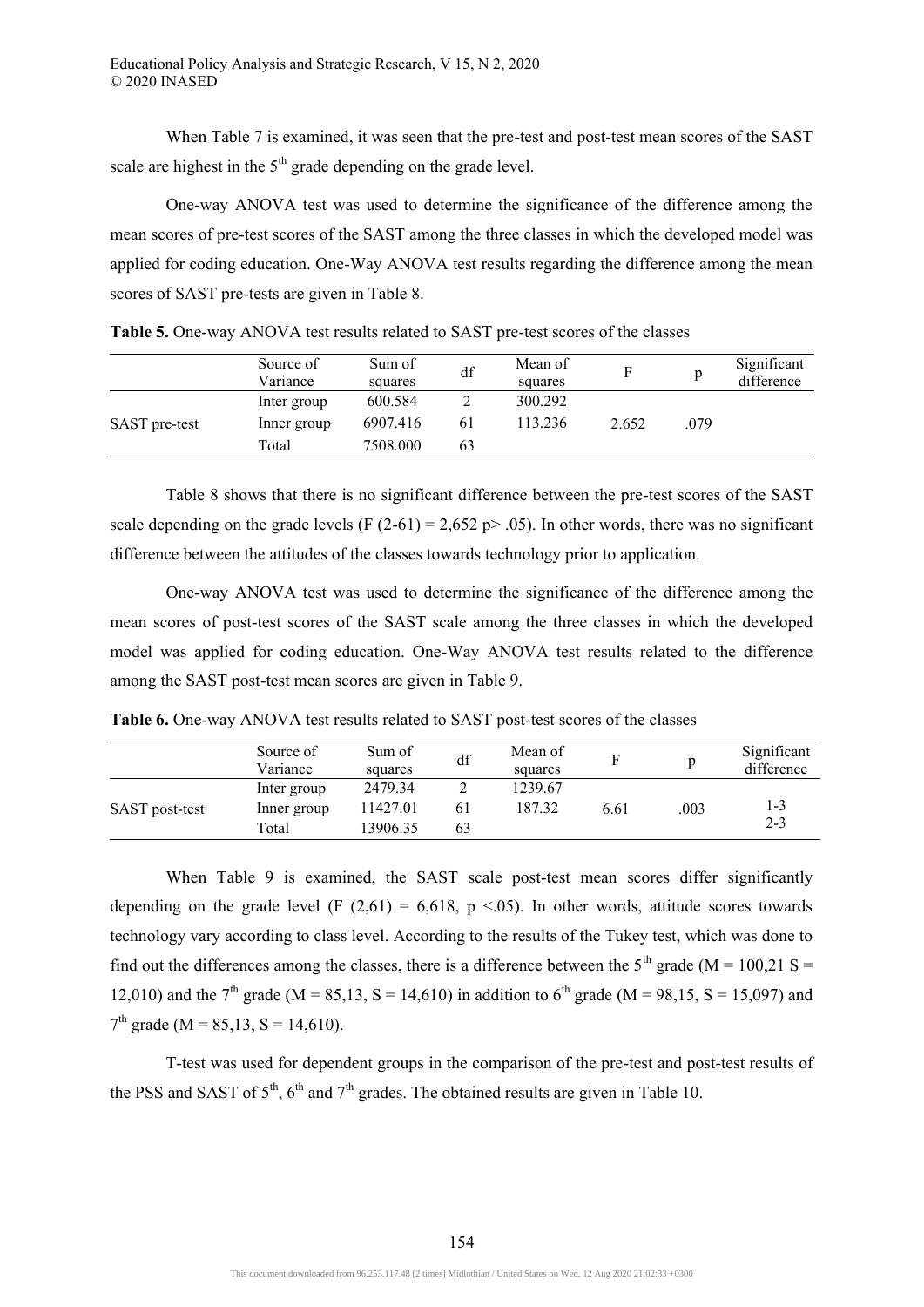| Grade           | Scale       | Test      | N  | M      | <b>SD</b> |        | p        |
|-----------------|-------------|-----------|----|--------|-----------|--------|----------|
|                 | <b>PSS</b>  | Pre test  | 28 | 85.93  | 13.717    | 12.207 | $.000**$ |
| 5 <sup>th</sup> |             | Post test | 28 | 132.46 | 14.022    |        |          |
|                 |             | Pre test  | 28 | 92.61  | 11.226    |        | $.008**$ |
|                 | <b>SAST</b> | Post test | 28 | 100.21 | 12.010    | 2.850  |          |
| $6^{\text{th}}$ |             | Pre test  | 20 | 92.75  | 23.333    |        | $.000**$ |
|                 | <b>PSS</b>  | Post test | 20 | 120.75 | 11.991    | 5.775  |          |
|                 |             | Pre test  | 20 | 91.10  | 10.473    | 1.607  | .125     |
|                 | <b>SAST</b> | Post test | 20 | 98.15  | 15.097    |        |          |
| 7 <sup>th</sup> | <b>PSS</b>  | Pre test  | 16 | 97.19  | 21.882    | 1.721  | .106     |
|                 |             | Post test | 16 | 108.31 | 20.512    |        |          |
|                 |             | Pre test  | 16 | 85.06  | 9.733     | .015   |          |
|                 | <b>SAST</b> | Post test | 16 | 85.13  | 14.610    |        | .988     |

**Table 7.** Indpendent sample t-test results of PSS and SAST scales

\*\* Indicates that there is a significant difference.

Table 10 which summarized whether there are statistically significant differences between pretest and post-test scores of two different scales (PSS and SAST) in terms of grade-level indicated that in both PSS and SAST, there were significant differences between 5th grade students' pre-test and post-test scores. However, a statistically significant difference between 6th grade students' pre-test and post-test scores was found for PSS but not found for SAST. The differences between 7th grade students' pre-test and post-test scores were not found to be statistically significant for both PSS and SAST.

#### **Students' opinions about the model developed for coding education**

The obtained data sets from the semi-structured interview form were analyzed in order to support the findings obtained from the analysis of the quantitative data. Based on the qualitative data obtained as a result of the analysis, separate codes and themes were created for  $5<sup>th</sup>$ ,  $6<sup>th</sup>$  and  $7<sup>th</sup>$  grades. In this context, first of all, the opinions of the students were asked about coding education. Information about this question is presented in Table 11.

**Table 8.** Student views on coding education

| Theme    | $5th$ grade            | $\overline{6}^{\text{th}}$ grade |                        |   | $7th$ grade                    |  |  |
|----------|------------------------|----------------------------------|------------------------|---|--------------------------------|--|--|
|          | Codes                  |                                  | Codes                  |   | Codes                          |  |  |
|          | Teaching to everyone   | 9                                | Teaching to everyone   |   | Teaching to everyone           |  |  |
|          | Funny                  |                                  | Language of the future | 4 | Compulsory                     |  |  |
|          | Instructive            | 3                                | Compulsory             | 4 | Instructive                    |  |  |
| Emotions | Imagination            |                                  | Facilitating life      | 4 | Contribution to the profession |  |  |
|          | Problem solving        |                                  | Problem solving        |   | Funny                          |  |  |
| and      | Perspective            |                                  | Instructive            |   | Problem solving                |  |  |
| Thoughts | Sequential thinking    |                                  |                        |   | <i>*Not tutorial</i>           |  |  |
|          | Language of the future |                                  |                        |   |                                |  |  |
|          | Making life easier     |                                  |                        |   |                                |  |  |

\* Contains negative code.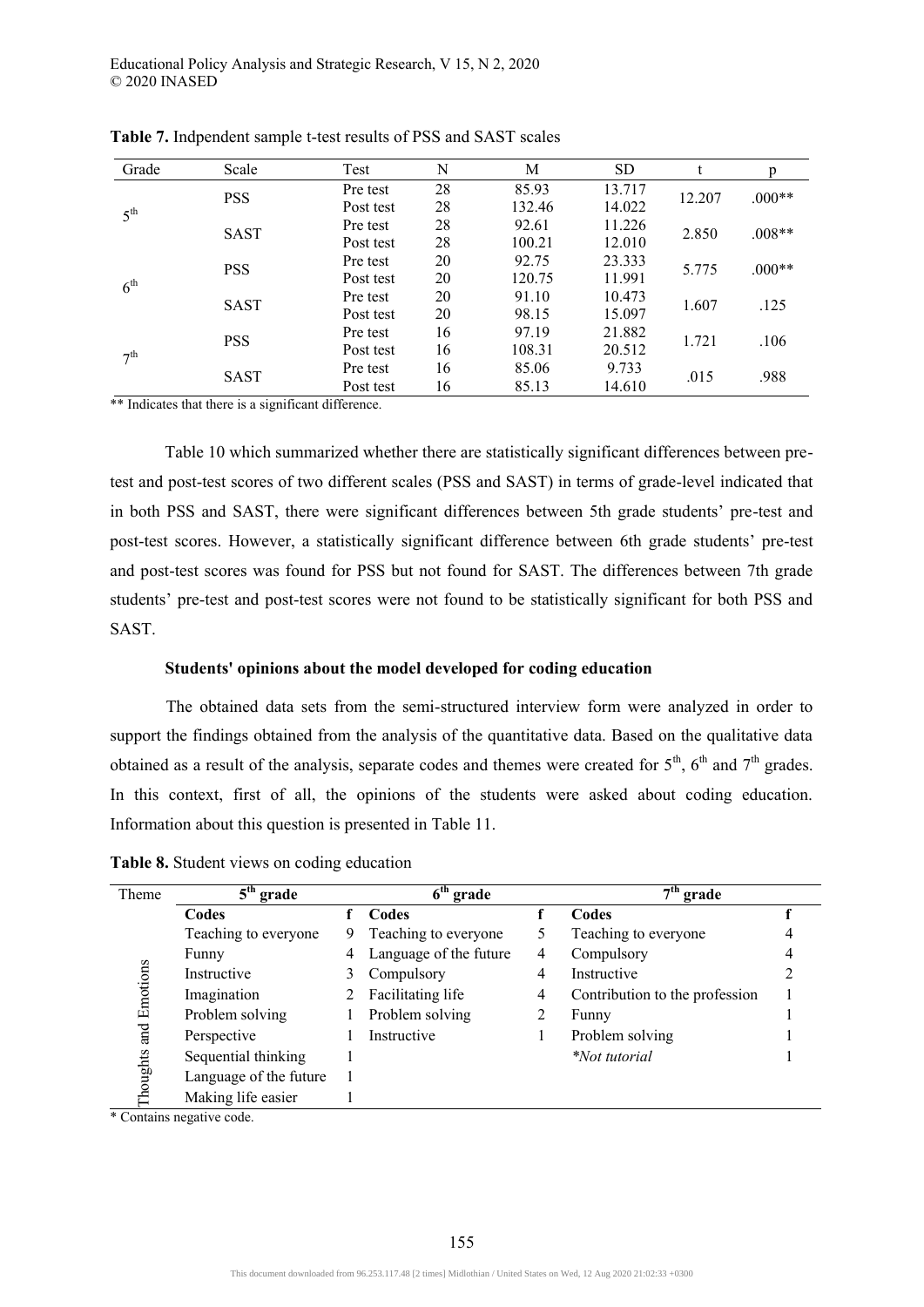When Table 11 is examined, 5th grade students think that coding education should be taught to everyone, funny, instructive and develop imagination, while 6th grade students think that coding education should be taught to everyone, it is the language of the future, it makes life easier, it is problem solving and instructive. 7th grade students think that coding education should be taught to everyone, it must be compulsory and it is instructive. In addition, one student stated that coding training is not instructive. Some of the students' views on this question are given separately for  $5<sup>th</sup>$ ,  $6<sup>th</sup>$ and  $7<sup>th</sup>$  grades:

Some of the statements of  $5<sup>th</sup>$  grade students:

*S10 "Coding education is a lesson that should be given in all schools and I think that it contributes to other courses as coding is learned"* 

*S14 "In the uture, coding is the ield o technology since everything will be controlled by technology and coding education must be given anywhere in u rkey"* 

*S20 "Coding education allows us to look at li e rom a di erent perspective"* 

Some of the statements of  $6<sup>th</sup>$  grade students:

*S3 "It makes our lives easier and helps to teach courses such as mathematics"* 

*S9 "Coding education is an important lesson just like Mathematics. Because it improves our problem-solving skills"* 

*S12 "Coding education is necessary In my opinion, all students are required to receive coding education. Because in the future we need a world where robots don't rule us, but we program them"* 

Some of the statements of  $7<sup>th</sup>$  grade students:

*S1 "I think we don't learn that much rom coding education"* 

*S4 "I think this education will be very use ul i we choose this pro ession in the uture"* 

*S16 "It teaches us to put our lives into algorithms and do everything in order. Therefore, It should be compulsory in all schools"* 

After revealing the opinions of the students about coding education, the students were asked about the contribution of coding education on any courses. Information about the answers of the students is presented in Table 12.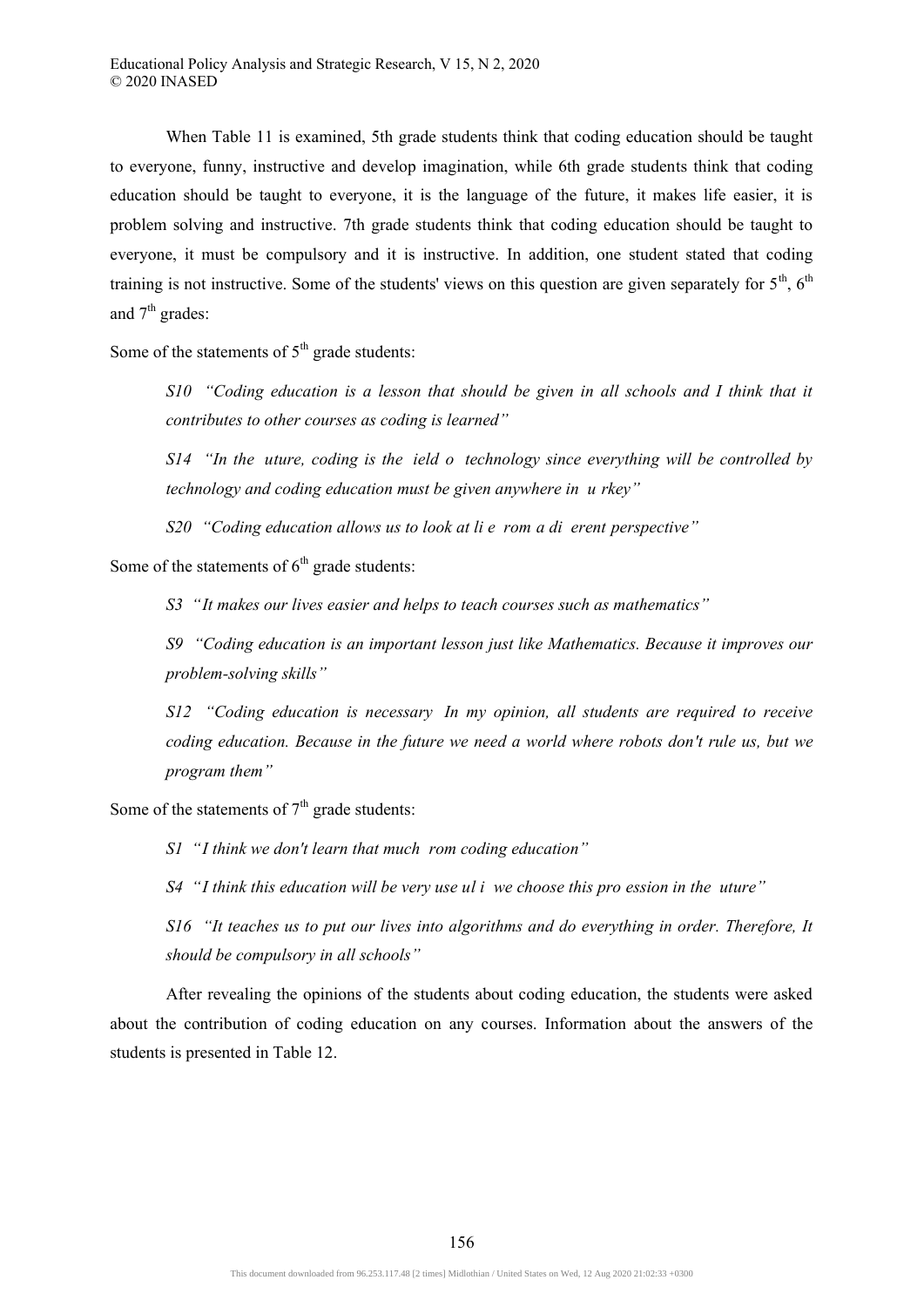|         | $5^{\text{th}}$<br><sup>1</sup> grade |    | $6^{\text{tn}}$<br>grade |    | $7th$ grade             |    |
|---------|---------------------------------------|----|--------------------------|----|-------------------------|----|
| Theme   | Codes                                 |    | Codes                    |    | Codes                   |    |
|         | <b>Mathematics</b>                    | 23 | <b>Mathematics</b>       | 14 | <b>Mathematics</b>      | 14 |
|         | Turkish                               | 4  | Turkish                  | 4  | Science                 | 13 |
| Courses | Science                               |    | Science                  | 4  | Turkish                 |    |
|         | Social Science                        |    | English                  |    | Social Science          |    |
|         | English                               |    | Social Science           |    | <i>*No contribution</i> |    |

**Table 9.** Student opinions about contribution of coding education on any curses

\* Contains negative code.

When Table 12 is examined, the  $5<sup>th</sup>$  grade students think that the coding education contributes to Mathematics, Turkish, Science, Social Studies and English courses, the  $6<sup>th</sup>$  grade students think that coding education contributes to Mathematics, Turkish, Science, English and Social Studies courses and  $7<sup>th</sup>$  grade students think that it contributes to Mathematics, Science, Turkish and Social Studies courses. However, one student stated that coding education did not contribute to any course.

After explaining the courses that they think the coding education contributed to, the students were asked to explain the contribution of coding education to the courses. The answers given by the students to this question are given in Table 13.

|              | $5th$ grade            |   | $6th$ grade         |   | $7th$ grade            |  |
|--------------|------------------------|---|---------------------|---|------------------------|--|
| <b>Theme</b> | Codes                  |   | Codes               |   | Codes                  |  |
|              | Problem solving        |   | Subject teaching    | 8 | Subject teaching       |  |
|              | Subject teaching       |   | Problem solving     |   | Sequential thinking    |  |
| Courses      | Different perspectives | 3 | Easy comprehension  | 3 | Rapid thinking         |  |
| $\mathbf{c}$ | Sequential thinking    | 3 | Sequential thinking | 2 | Focusing               |  |
|              | Rapid thinking         | 2 | Focusing            |   | Question solving       |  |
|              | Easy comprehension     | 2 | Question solving    |   | Problem solving        |  |
| Contribution | Focusing               |   |                     |   | <i>No contribution</i> |  |
|              | Technology overview    |   |                     |   |                        |  |

**Table 10.** Information about the contribution of coding education to the courses

\* Contains negative code.

When Table 13 is examined, the  $5<sup>th</sup>$  grade students stated the contribution of coding education to the courses as the problem solving, subject teaching, different perspectives, sequential thinking; the 6<sup>th</sup> grade students stated the contribution of coding education to the courses as subject teaching, problem solving, easy understanding of the courses and sequential thinking; the  $7<sup>th</sup>$  grade students stated the contribution of coding education to the courses as subject teaching, focusing on sequential and rapid thinking. On the other hand, a student thinks that coding education has no contribution. Some of the student statements regarding this question were:

Some of the statements of  $5<sup>th</sup>$  grade students:

*S4 "It improves the problem-solving skills in mathematics and closes our attention deficit in u rkish lessons at the same time"*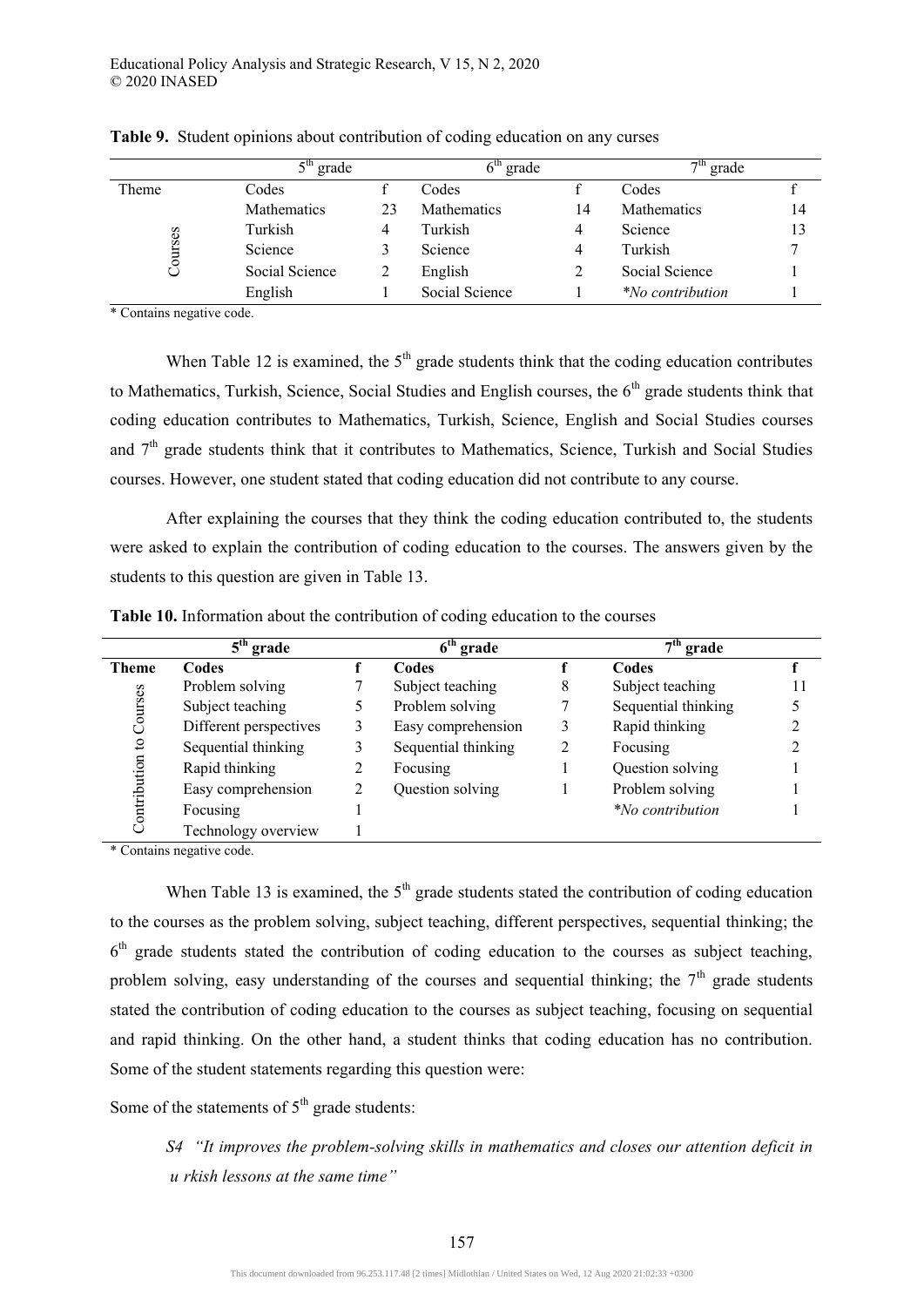*S10 "I can think ast, ind the right answer and solve the problem in di erent steps"* 

*S22 "I learned technology through coding education and my perspective on technology has changed"* 

Some of the statements of  $6<sup>th</sup>$  grade students:

*S5 "It enables to teach issues about social science course Because it teaches us directions, latitude and longitude"* 

*S6 "It provides us with teaching the angles in mathematics and helps us to solve paragraph sentences in u rkish"* 

*S12 "Improves our problem-solving skills. Explains how to sort events, explain, and teaches shapes"* 

*S13 "It improves attention in problem solving and inding angle in lessons"* 

Some of the statements of  $7<sup>th</sup>$  grade students:

*S1 "I think it doesn't contribute"* 

*S11 "It is very use ul or teaching the subject o electricity within the scope o science lesson"* 

*S13 "We can do the questions aster in math class".* 

After the opinions of the students about coding education and the contribution of coding education to the courses, they were asked what they could do with the information they learned about coding education. The answers given by students to this question are given in Table 14.

|                       | grade                         |   | 6 <sup>th</sup><br>grade |   | $7th$ grade          |   |
|-----------------------|-------------------------------|---|--------------------------|---|----------------------|---|
| Theme                 | Codes                         |   | Codes                    |   | Codes                |   |
|                       | Writing code/program          | Н | Writing code/program     | 8 | Writing code/program | 9 |
| Use of<br>Information | Tool design                   |   | Robot design             | b | Robot design         |   |
|                       | Robot design                  | 8 | Tool design              |   | Game creating        |   |
|                       | Problem solving               |   | Game creating            |   | Tool design          |   |
|                       | Electrical circuit setting up |   | Making a traffic light   |   | Sensor design        |   |
|                       |                               |   | Making job selection     |   |                      |   |

**Table 11.** Information about the things that can be done with coding education

\* Contains negative code.

When Table 13 is examined,  $5<sup>th</sup>$  grade students think that they can write code/programs, design tools and robots, solve problems and set-up electrical circuit with coding trainings;  $6<sup>th</sup>$  grade students think that they can make code/program writing, robot and tool design, game creation, traffic lamp making and profession selection with coding education;  $7<sup>th</sup>$  grade students think that they can make code/program writing, robot, tool and sensor design with coding education. Some of the student statements regarding this question are given separately for the  $5<sup>th</sup>$ ,  $6<sup>th</sup>$  and  $7<sup>th</sup>$  grades: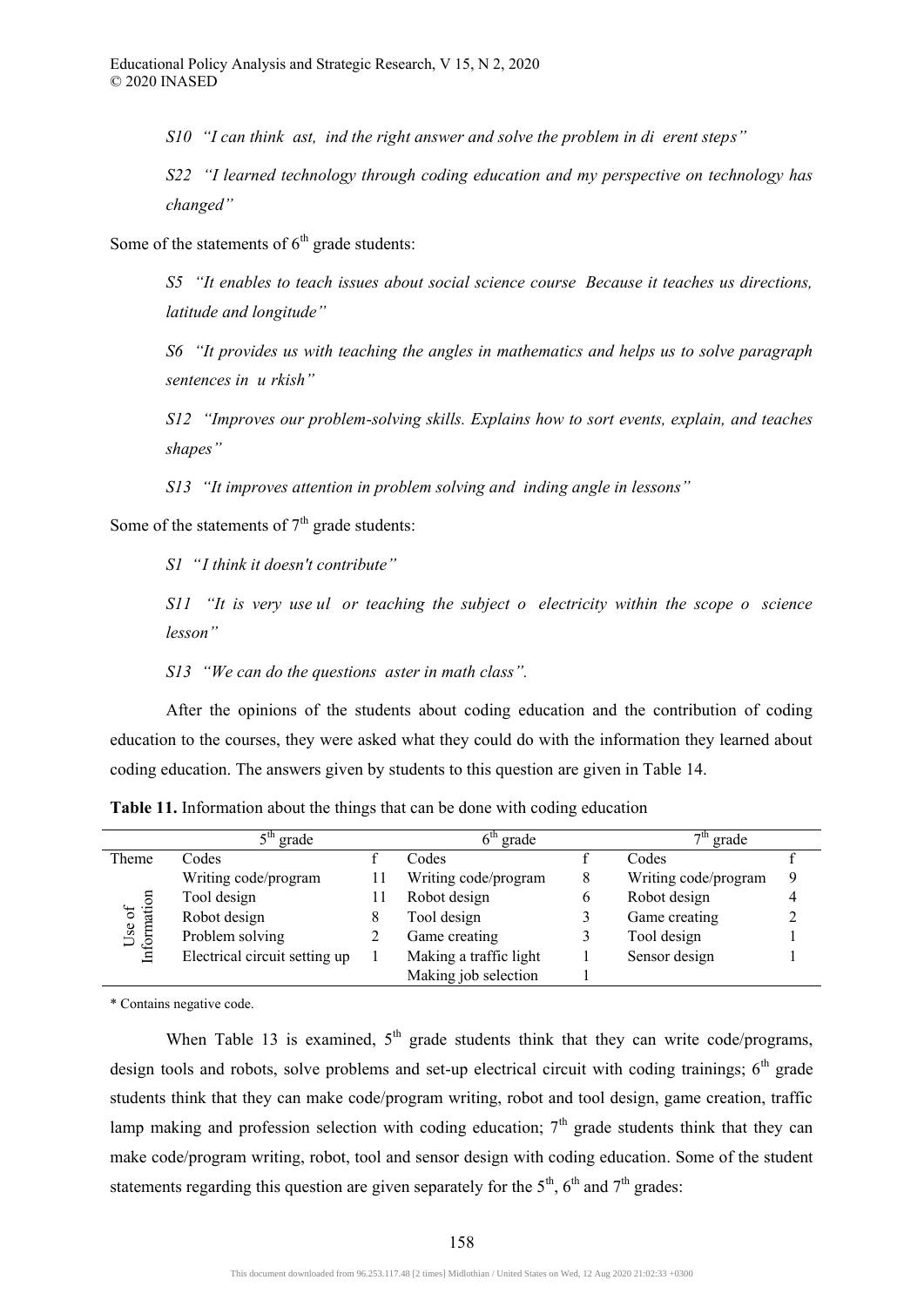Some of the statements of  $5<sup>th</sup>$  grade students:

*S13 "With coding, I can create a loop, solve the given problems and ind the errors in the coding".* 

*S16 "We can do many things with coding For example; robot, computer"* 

*S17 "I can make an electrical circuit with the help o coding"* 

Some of the statements of  $6<sup>th</sup>$  grade students:

*S2: In the future, I can write a code and make a robot for myself. I can make my life easier with coding"* 

*S12 "I can advance in my classes and have a good pro ession in the uture"* 

*S15 "We can invent intelligent robots or service purposes"* 

Some of the statements of  $7<sup>th</sup>$  grade students:

*S8 "We can do things that make our daily li e easier"* 

*S14 "We can write many codes that will save lives"* 

*S16 "I can design new games and do most o the things in coding ield"* 

# **Discussion, Conclusion and Implementation**

The study aimed to determine the effect of the teaching model developed for coding education on  $5<sup>th</sup>$ ,  $6<sup>th</sup>$  and  $7<sup>th</sup>$  grade students' programming self-efficacy and attitudes towards technology. It was found that there was a significant difference in favor of  $5<sup>th</sup>$  grade among the programming self-efficacy scale scores of  $5<sup>th</sup>$ ,  $6<sup>th</sup>$  and  $7<sup>th</sup>$  grades in which the developed teaching model was applied for coding education. Moreover, there was a significant difference between  $6<sup>th</sup>$  and  $7<sup>th</sup>$  grade programming selfefficacy scale scores in favor of 6th grade. Through considering the pre-test and post-test programming self-efficacy scale scores of the  $5<sup>th</sup>$ ,  $6<sup>th</sup>$ , and  $7<sup>th</sup>$  grades, there was a significant difference in favor of the post-test between the pre-test and post-test programming self-efficacy mean scores of the  $5<sup>th</sup>$  and  $6<sup>th</sup>$  grades. When the post-test self-efficacy scale mean scores were examined in terms of the grades, it was seen that the mean scores of  $5<sup>th</sup>$  grade students were higher than the scores of both  $6<sup>th</sup>$  grade and  $7<sup>th</sup>$  grade students (See Table 3). These results can be interpreted as providing coding education starting from early ages make positive effect on students' programming self-efficacy, but the positive effect of coding education on programming self-efficacy decreases with increasing grade level.

When the literature was examined, it was found that coding education had a positive effect on programming self-efficacy in a similar way with this study (Kasalak, 2017; Ramalingam & Wiedenbeck, 1998; Şahutoğlu, 2018; Yukselturk & Altiok, 2017). Mazman and Altun (2013)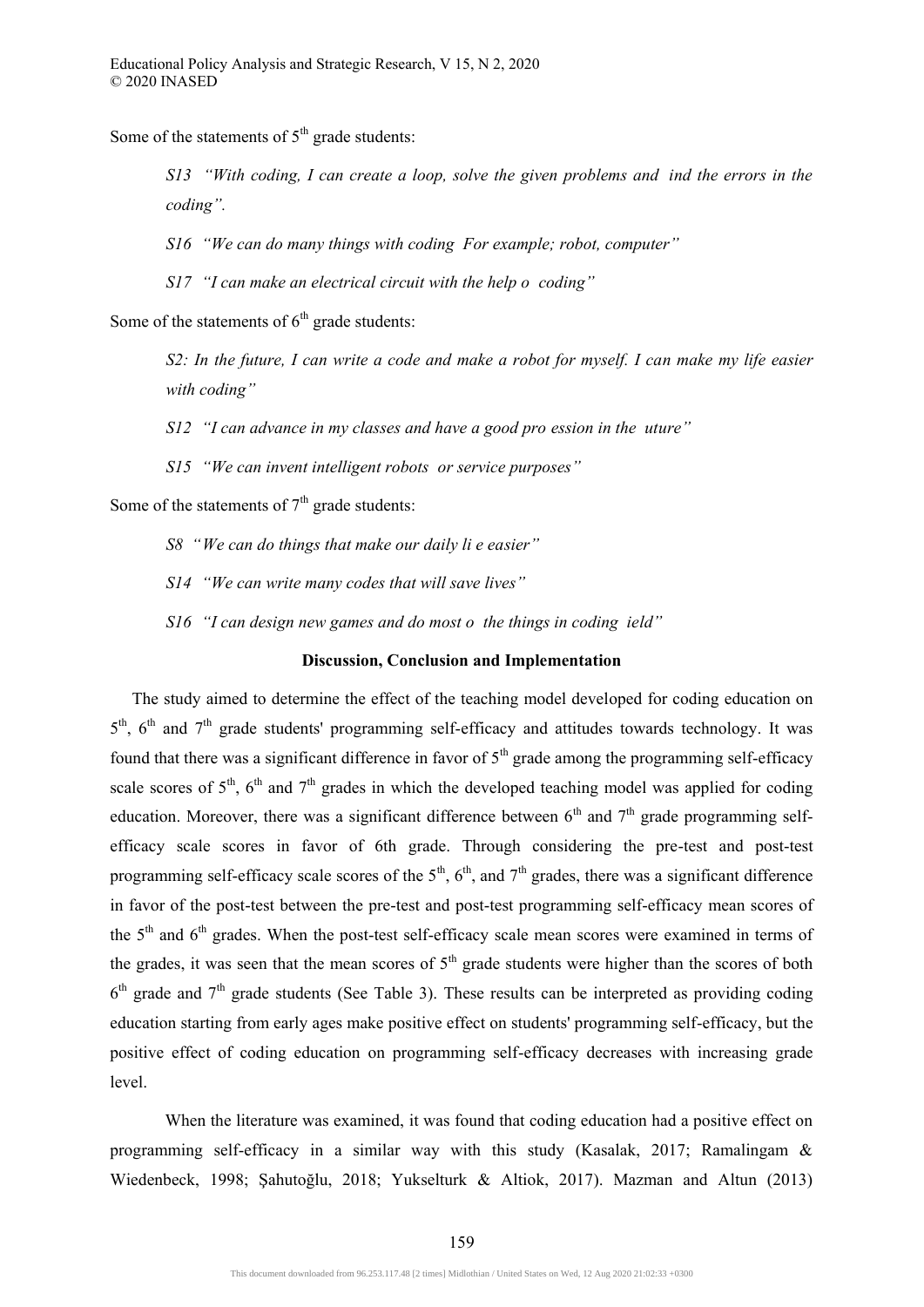conducted a research examining the effect of the students who took and did not take a programming course on self-efficacy perceptions of programming. According to the results of the research, it was found that the students who had pre-experience in programming had higher levels of programming self-efficacy than those who had no pre-experience. As a matter of fact, in many studies, it has been found that students with prior programming experience have more programming self-efficacy similar to this study (Jegede, 2009; Ramalingam & Wiedenbeck, 1998; Resnick et al., 2009; Wiedenbeck, La Belle & Kain, 2004). However, as a result of this study, it was concluded that the average of the 5th grade students without programming background was higher than the 7th grade students with programming experience. Holden and Weeden (2003) explain this difference between students with prior programming experience and those with no prior experience. As the students come from different backgrounds, it has been shown that the difference in these backgrounds of students is reflected especially in the first programming education and this difference decreases in later programming education. The results obtained in this study support the results of Holden and Weeden (2003).

It was found that there was a significant difference in favor of Grade 5 and 6 among the mean scores of attitude scale towards technology of  $5<sup>th</sup>$ ,  $6<sup>th</sup>$  and  $7<sup>th</sup>$  grades in which the developed teaching model was applied for coding education. However, it was found that there was no significant difference between attitudes towards technology when the  $5<sup>th</sup>$  and  $6<sup>th</sup>$  grades were compared. Pre-test and post-test SAST scale scores of  $5<sup>th</sup>$ ,  $6<sup>th</sup>$  and  $7<sup>th</sup>$  grades were compared within groups. As a result of the comparison, it was found that there was a significant difference between the pre-test and post-test mean scores of the 5<sup>th</sup> grade SAST scores in favor of the post-test. According to these results, it can be interpreted that having coding education from an early age had a positive effect on students' attitudes towards technology, but coding education did not have a positive effect on attitudes towards technology with the increase in grade level. As a matter of fact, Güden (2015) examined the attitudes of secondary school students towards technology and found that  $5<sup>th</sup>$ ,  $6<sup>th</sup>$  and  $7<sup>th</sup>$  grade students had a more positive attitude towards technology than  $8<sup>th</sup>$  grade students. Furthermore, Gülden (2015) found that 5th grade students had higher attitudes towards technology than other grades.

As a result of the analysis of the qualitative data obtained within the scope of the study, 74 codes were obtained under 4 themes which includes 34 positive, 3 negative, and 37 various codes. First of all, thoughts and emotions of students about coding education were presented in this context. The students emphasized that coding education should be taught to everyone as a compulsory subject. Moreover, students think that coding education is instructive and entertaining, makes life easier, develops problem-solving skills and improves imagination. When the literature is examined, it is seen that coding education has a positive effect on the opinions of the students which consistent with this study (Çetin, 2012; Çoşar, 2013; Şahin & Namlı, 2017; Vatansever & Baltacı Göktalay, 2018). Sarıkaya (2018) examined the views of students about coding. At the end of the investigation, students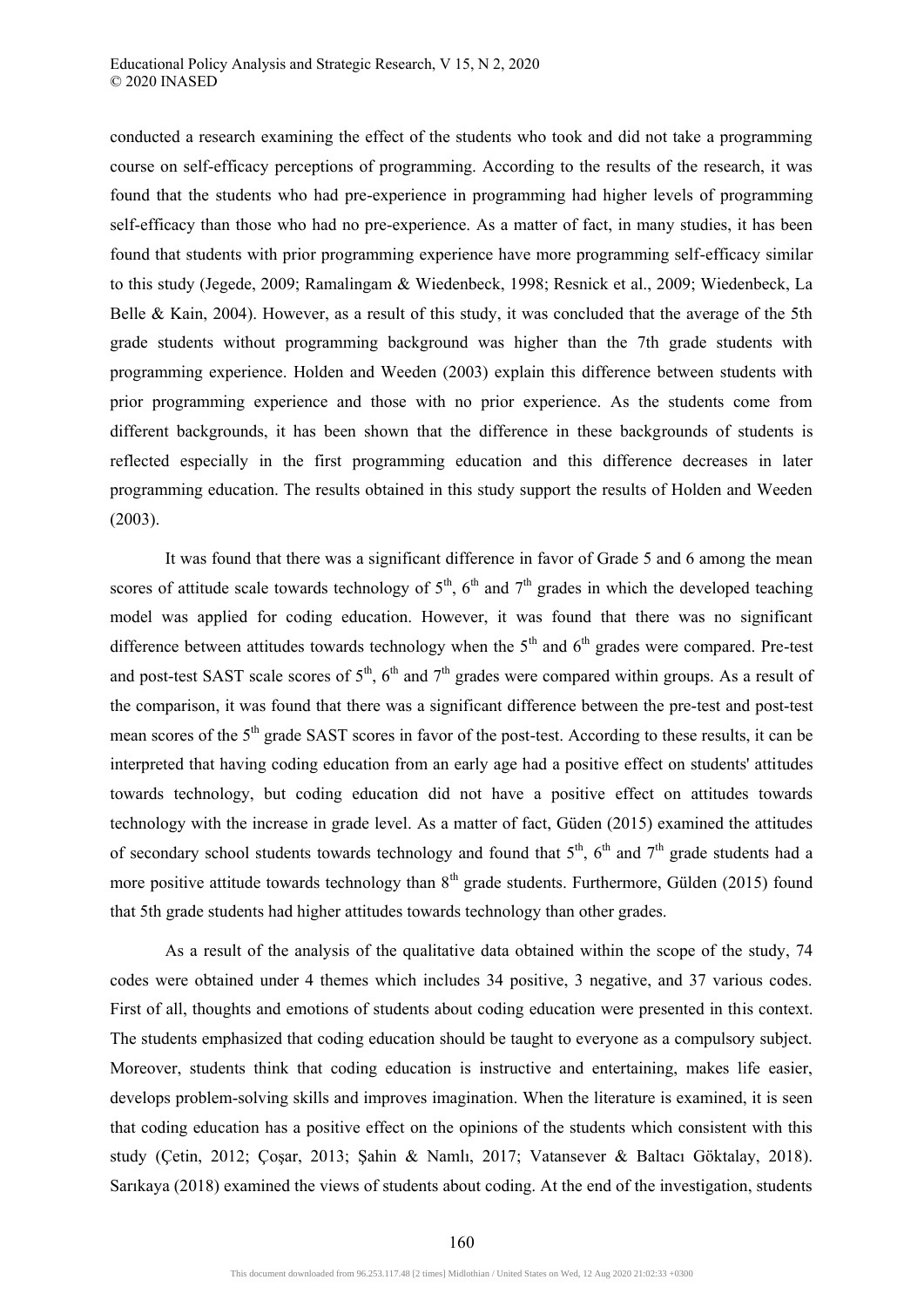think that coding education is fun, interesting, develops creativity and contributes to problem solving skills. Some students reported negative opinions about coding education. Similarly, Kaučič and Asič (2011), in their study with primary school students, stated that Scratch visual programming is instructive and engaging. These results are consistent with the results of this study. In another study, Cetin (2012) believes that coding education improve students' problem-solving skills. In fact, in many studies, it is stated that coding education enables students to improve their problem-solving skills (Calder, 2010; Shin & Park, 2014). However, there are some studies states that coding education has no effect on problem solving skills. As a matter of fact, Kalelioğlu and Gülbahar (2014) found that coding education did not make a statistically significant difference on the problem-solving skills of secondary school students.

Another result obtained within the scope of the study is the opinions of students about the courses contributing to the coding education. The students think that Mathematics, Science, Turkish, Social Sciences and English courses contributes to coding education. However, one student stated that coding education did not contribute to any course. The students were then asked about the contribution of coding education to the courses. The students expressed the contribution of coding education to the courses as problem solving, subject teaching, gaining different perspectives, sequential thinking, easy comprehension, focus, technology perspective and question solving. In addition, a student stated that coding education had no contribution to the courses. When the literature is examined, there are studies that are consistent with the results of this study and that coding education has a positive effect on the teaching of other subjects such as mathematics (Akpınar & Altun, 2014; Resnick & Ocko, 1990). Fessakis, Gouli and Mavroudi (2013) concluded that programming education was effective in acquiring mathematical concepts and developing problem solving skills in the study with pre-school students.

Finally, the students were asked about their thought on the things that they could do with the learned coding information. Students stated that they could write code/program, design robots, tools and sensors with coding trainings. Moreover, the students think that with coding education they can solve problems, make profession choices, make electrical circuits and traffic lights. When the literature is examined, it was found that there are results consistent with the results of this study (Kasalak, 2017; Türker and Pala, 2018). For example; Türker and Pala (2018) examined students' views on coding education. As a result of the study, students stated that they could write programs with coding education and could make games and robots. This result shows that students can use the learned coding information. In other words, it can be said that the students with increased coding knowledge has improved positively their programming self-efficacy.

In this context, the study was conducted with 64 students who were at 5th, 6th and 7th grades. Within the scope of the study, one class was taken from each grade level and pre-test and post-test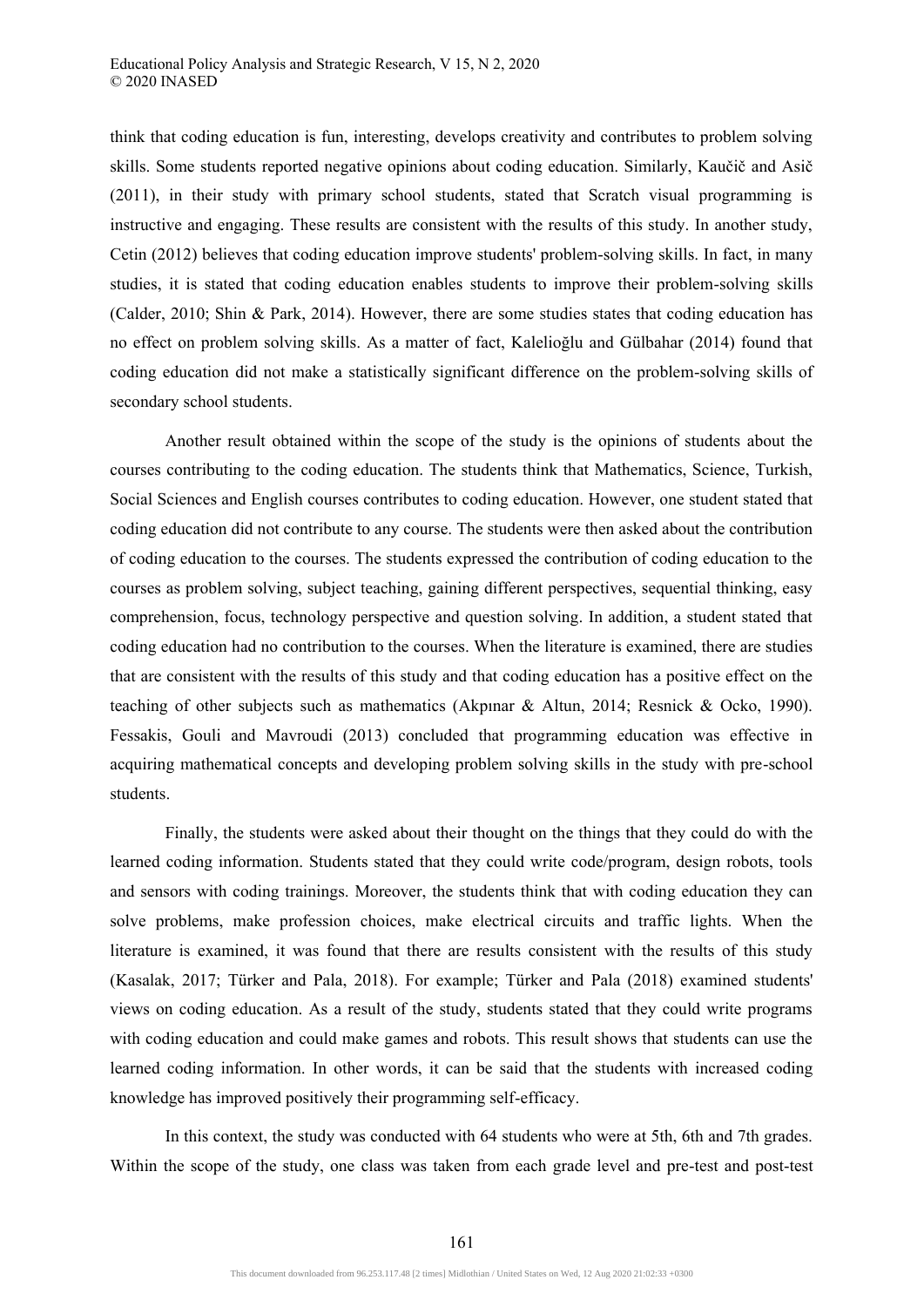single group experimental design was used. further studies can be conducted at the same grade levels and the effects of coding education can be revealed by comparative analysis through adding a control group. This study was carried out during 18 weeks in the fall semester of 2018-2019 academic year. After that, the studies can be carried out in long-term and focus on variables such as attitudes which changes in a long time. Moreover, in this study, the effect of coding education on different variables can be examined except the various dependent variables included in the study. According to the results obtained in this study, it can be said that the teaching model prepared in accordance with coding education will be a guide for teachers. At this point, it is important that teachers and educators who will include coding education in their courses develop content for coding education and apply it for long periods.

#### **References**

- Akpınar, Y., & Altun, A. (2014). The need for programming training in information society schools. *Elementary Education Online, 13*(1), 1–4.
- Ala-Mutka, K. (2004). *Problems in learning and teaching programming*. Retrieved from: https://www.cs.tut.fi/~edge/literature\_study.pdf
- Arabacıoğlu, C., Bülbül, H., & Filiz, A. (2007). *A new approach to teaching computer programming.* Paper presented at the Academic Computing Conference, the Kutahya, Turkey.
- Balanskat, A., & Engelhardt, K. (2014). *Computing our future: Computer programming and coding Priorities, school curricula and initiatives across Europe.* European Schoolnet. Retrieved from: http://www.eun.org/resources/detail?publicationID=481
- Balcı, A. (2016). *Research methods techniques and principles in social sciences.* Ankara: Pegem Academy Publishing.
- Byrne, P., & Lyons, G. (2001). The effect of student attributes on success in programming. *ACM SIGCSE Bulletin, 33*(3), 49-52. https://doi.org/10.1145/377435.377467
- Calder, N. (2010). Using scratch: An integrated problem-solving approach to mathematical thinking. *Australian Primary Mathematics Classroom, 15*(4), 9–14.
- Choi, J. Lee, Y., & Lee, E. (2016). Puzzle based algorithm learning for cultivating computational thinking. *Wireless Personal Communications, 93*(1), 131-145. https://doi.org/10.1007/s11277-016- 3679-9
- Code.org (2015a). *The hour of code is here.* Retrieved from: https://code.org/
- Cohen, L. & Manion, L. (1997). *Research methods in education (4th ed.).* Routledge: London and New York.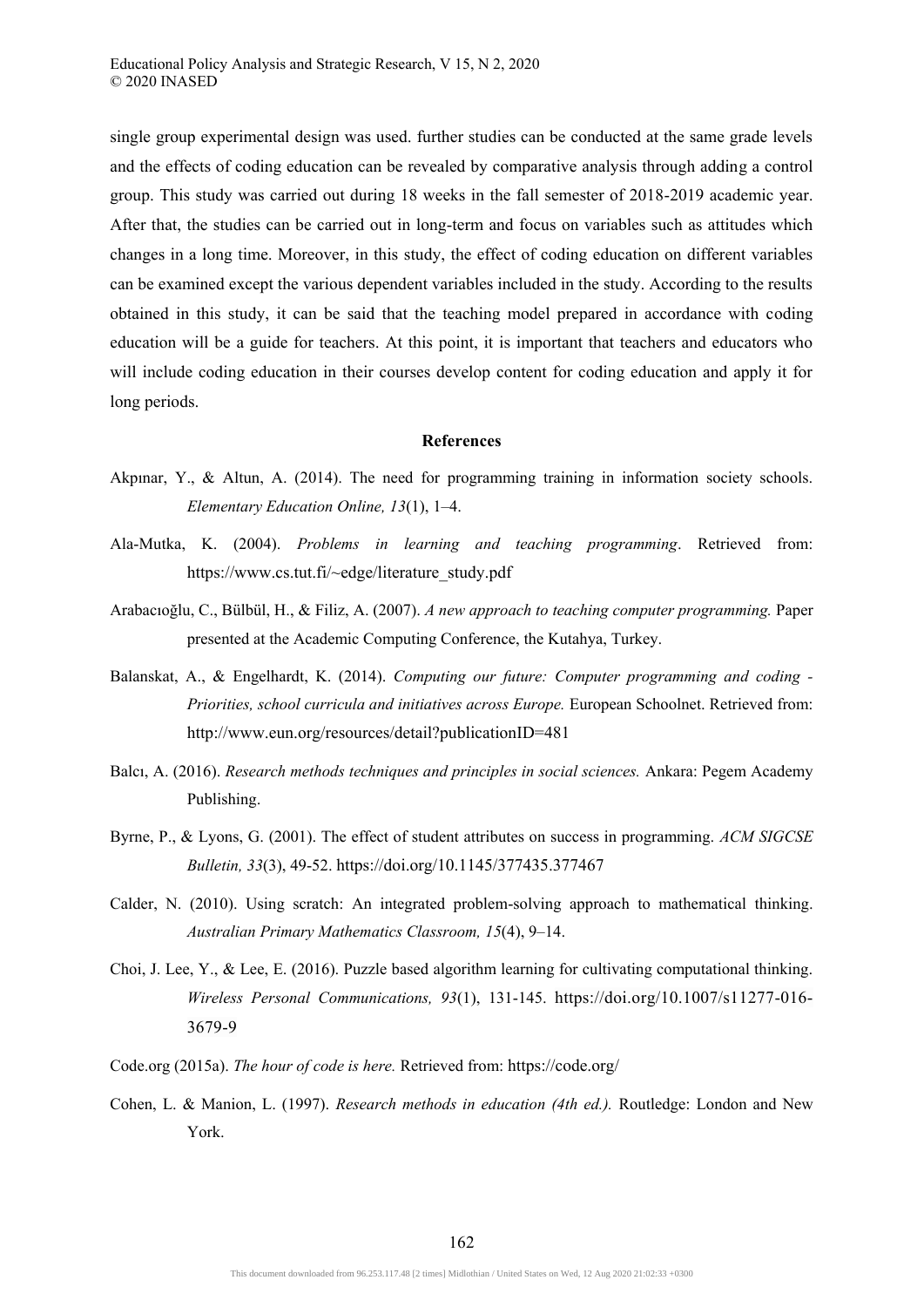- Creswell, J.W. (2008). *Educational research planning, conducting and evaluating quantitative and qualitative research*. Upper Saddle River, N.J., Pearson/Merrill Prentice Hall.
- Çetin, E. (2012). *he e ect o computer programming education on children's problem solving skills*  (Unpublished master's thesis). Gazi University: Ankara.
- Coşar, M. (2013). *Effects of computer programming studies on academic success, critical thinking skills and programming-based attitudes in problem-based learning environment.* (Unpublished PhD dissertation). Gazi University: Ankara.
- European Commission (2014). *Coding-the 21st century skill.* European Commission. Retrieved from: https://ec.europa.eu/digital-single-market/coding-21st-century-skill
- Futschek, G. (2006). Algorithmic thinking: the key for understanding computer science. R. T. Mittermeir (Ed.), *Informatics Education – The Bridge between Using and Understanding Computers* (C. 4226, s. 159-168). Berlin, Heidelberg: Springer Berlin Heidelberg. https://doi.org/10.1007/11915355\_15
- Grover, S., & Pea, R. D. (2013). Computational thinking in K-12: A review of the state of the field. *Educational Researcher, 42*(1), 38-43.
- Güden, C. (2015). *Examining secondary school students' cognitive process skills and attitudes towards science and technology course Çanakkale sample* (Unpublished master's thesis). Canakkale Onsekiz Mart University, Canakkale.
- Holden, E., & Weeden., E. (2003). *The impact of prior experience inan information technology programming course sequence*. In Proceeding of the 4th conference on Information technology curriculum, pages 41–46. Indiana: USA.
- Jegede, P.O. (2009). Predictors of java programming self-efficacy among engineering students in a Nigerian university. *International Journal of Computer Science and Information Security, 4*(1 & 2). https://arxiv.org/abs/0909.0074v1
- Johnson, R. B., Onwuegbuzie, A. J. & Turner, L. A. (2007) Toward a definition of mixed methods research. *Journal of Mixed Methods Research, 1*, 112-133.
- Kalelioğlu, F., & Gülbahar, Y. (2014). The effects of teaching programming via Scratch on problem solving skills: A discussion from learners' perspective. *Informatics in Education, 13*(1), 33–50.
- Kasalak, İ. (2017). *Effects of robotic coding activities on the effectiveness of secondary school students 'self-efficacy and student experience about activities. (*Unpublished master thesis). Hacettepe University, Ankara.
- Kaučič, B., & Asič, T. (2011). *Improving introductory programming with Stratch?*. Paper presented at 34th International Convention Conferance, Opatija, Croatia.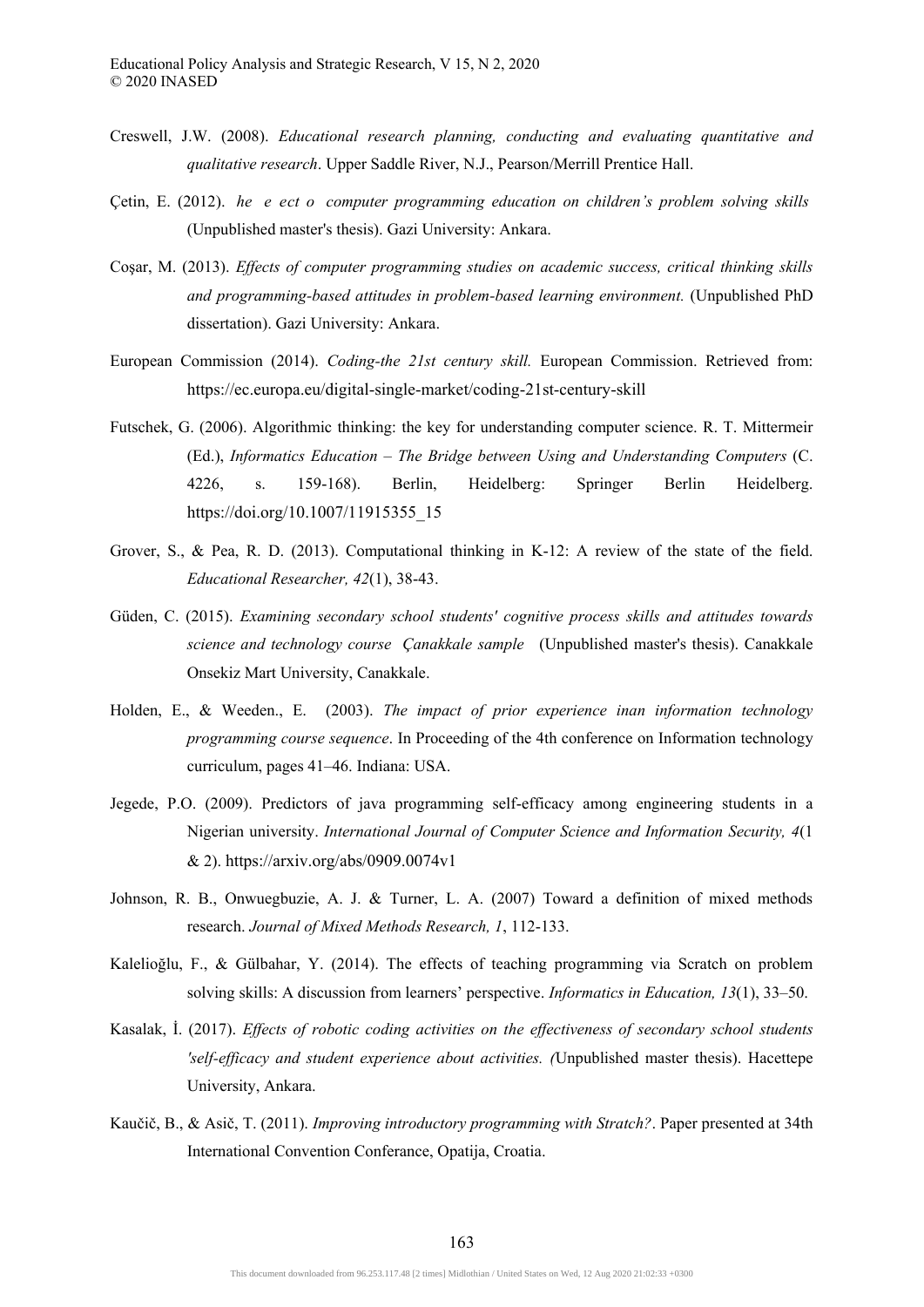- Kukul, V., Gökçearslan, Ş., & Günbatar, M. (2017). Computer programming self-efficacy scale (CPSES) for secondary school students: development, validation and reliability. *Educational Technology Theory and Practice, 7*(1), 158-179. https://doi.org/10.17943/etku.288493
- Mazman, S.G. & Altun, A. (2013-October). The effect of introductory to programming course on programming self-efficacy of CEIT students. *Journal of Instructional Technologies & Teacher Education JITTE, 2*(3), 24-29.
- Merriam, S., B. (2009). *Qualitative research. A guide to design and implementation, (2nd e.d.).* San Francisco, CA: Jossey-Bass.
- Miles, M.B., & Huberman, A.M. (1994). *Qualitative data analysis (2nd edition).* Thousand Oaks, CA: Sage.
- Monroy-Hernández, A., & Resnick, M. (2008). Empowering kids to create and share programmable media. *Interactions, 15*(2), 50-53.
- Namlı, N. A., & Şahin, M. C. (2017). The Effect of algorithm training on problem solving skills. *Recep Tayyip Erdogan Universtiy Journal of Social Sciences, 3*(5), 135-153.
- Oluk, A., & Saltan, F. (2015). Effects of using the scratch program in 6th grade information technologies courses on algorithm development and problemsolving skills [Special issue]. *Participatory Educational Research,* 10-20.
- Özmen, B., & Altun, A. (2014). Undergraduate students' experiences in programming: difficulties and obstacles. *Turkish Online Journal of Qualitative Inquiry, 5*(3), 1-27.
- Patton, M. (2002). *Qualitative evaluation and research methods.* Beverly Hills, CA: SAGE.
- Penmetcha, M. R. (2012). *Exploring the effectiveness of robotics as a vehicle for computational thinking*. (Unpublished doctoral dissertation). Purdue University: Purdue.
- Ramalingam, V., & Wiedenbeck, S. (1998). Development and validation of scores on a computer programming self-efficacy scale and group analyses of novice programmer self-efficacy. *Journal of Educational Computing Research, 19*(4), 367–381. https://doi.org/10.2190/C670- Y3C8-LTJ1-CT3P
- Resnick, M., Maloney, J., Monroy-Hernández, A., Rusk, N., Eastmond, E., Brennan, K., Millner, A., Rosenbaum, E., Silver, J., Silverman, B., & Kafai, Y. (2009). Scratch: Programming for all. *Communications of the ACM, 52*(11).
- Resnick, M., & Ocko, S. (1990). *LEGO/Logo: learning though and about design*. Retrieved from: https://llk.media.mit.edu/papers/ll.html
- Sarıkaya, M. (2018). Student views on coding training. *Ondokuz Mayis University Journal of Education Faculty, 37*(2), 79-90.